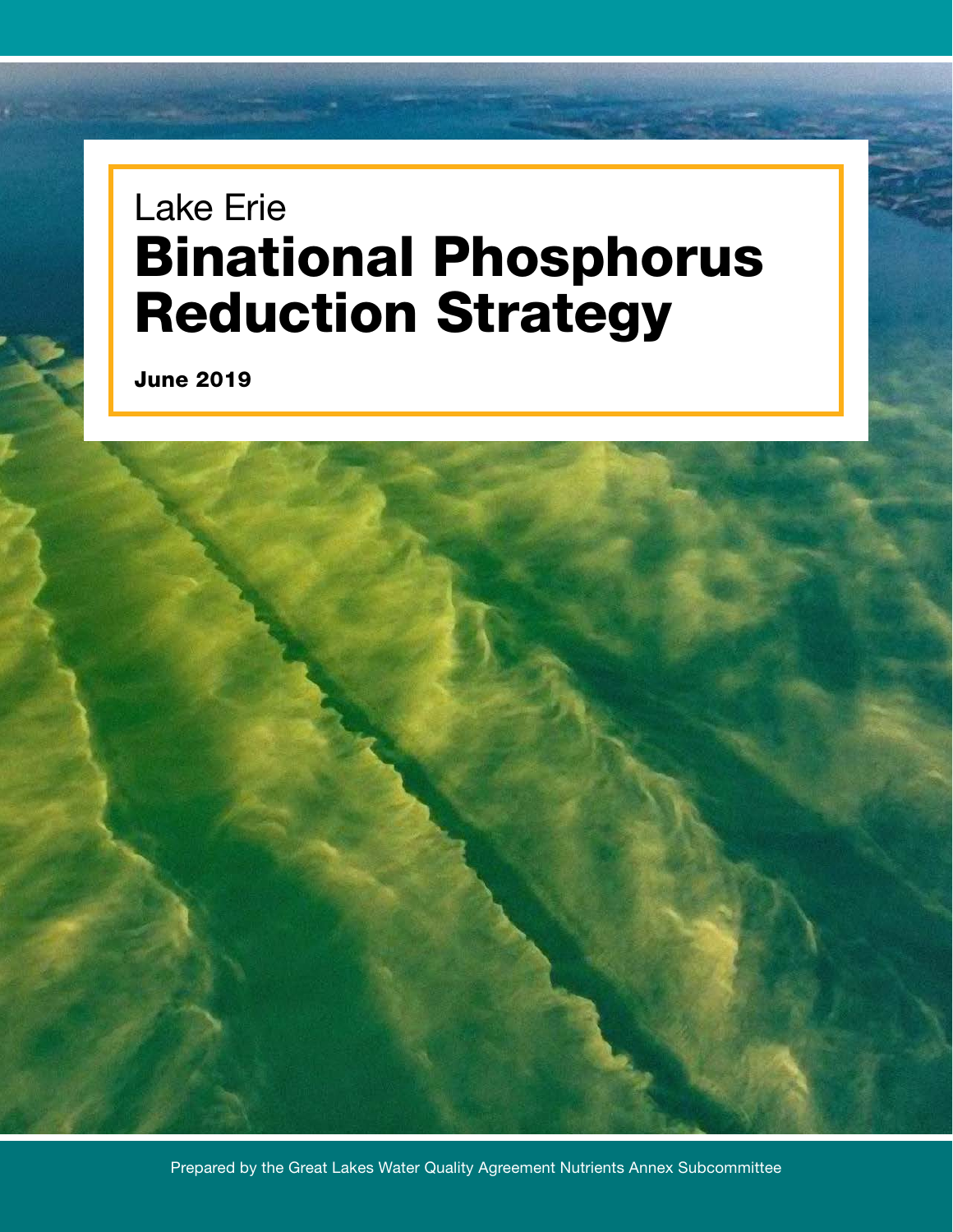# Lake Erie Binational Phosphorus Reduction Strategy

#### June 2019

Prepared by the Great Lakes Water Quality Agreement Nutrients Annex Subcommittee:

- Environment and Climate Change Canada (co-lead)
- U.S. Environmental Protection Agency (co-lead)
- Agriculture and Agri-Food Canada
- Chiefs of Ontario
- Conservation Ontario
- Indiana Department of Environmental Management
- Michigan Department of Agriculture and Rural Development
- Michigan Department of Environmental Quality
- National Oceanic and Atmospheric Administration
- New York Department of Environmental Conservation
- Ohio Department of Agriculture
- Ohio Environmental Protection Agency
- Ontario Ministry of Agriculture, Food and Rural Affairs
- Ontario Ministry of the Environment, Conservation and Parks
- Ontario Ministry of Natural Resources and Forestry
- Pennsylvania Department of Environmental Protection
- U.S. Department of Agriculture
- U.S. Geological Survey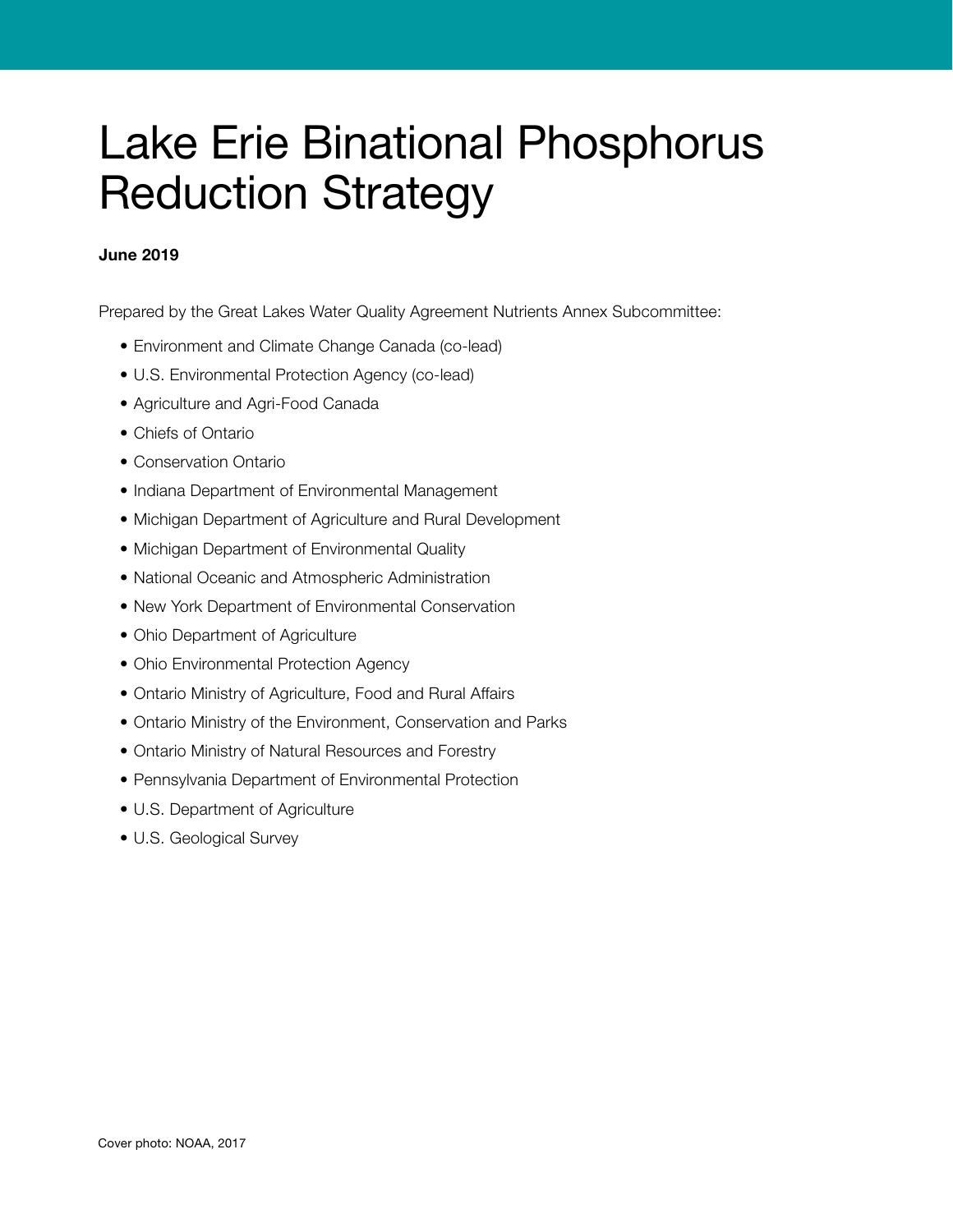# **Table of Contents**

| 1                       |     |                                                                          |  |
|-------------------------|-----|--------------------------------------------------------------------------|--|
|                         | 1.1 |                                                                          |  |
|                         | 1.2 |                                                                          |  |
|                         | 1.3 |                                                                          |  |
|                         | 1.4 |                                                                          |  |
| $\mathbf{2}$            |     |                                                                          |  |
|                         | 2.1 |                                                                          |  |
|                         | 2.2 |                                                                          |  |
|                         | 2.3 |                                                                          |  |
| 3                       |     |                                                                          |  |
|                         | 3.1 |                                                                          |  |
|                         | 3.2 |                                                                          |  |
|                         |     | Strategy #1: Reduce Phosphorus Loadings from Agricultural Sources21      |  |
|                         |     |                                                                          |  |
|                         |     | Strategy #3: Support Watershed Based Planning and Restoration Efforts 22 |  |
|                         |     |                                                                          |  |
|                         |     |                                                                          |  |
| $\overline{\mathbf{4}}$ |     |                                                                          |  |
|                         |     |                                                                          |  |
|                         | 4.2 |                                                                          |  |
|                         | 4.3 |                                                                          |  |
|                         | 4.4 |                                                                          |  |
|                         |     |                                                                          |  |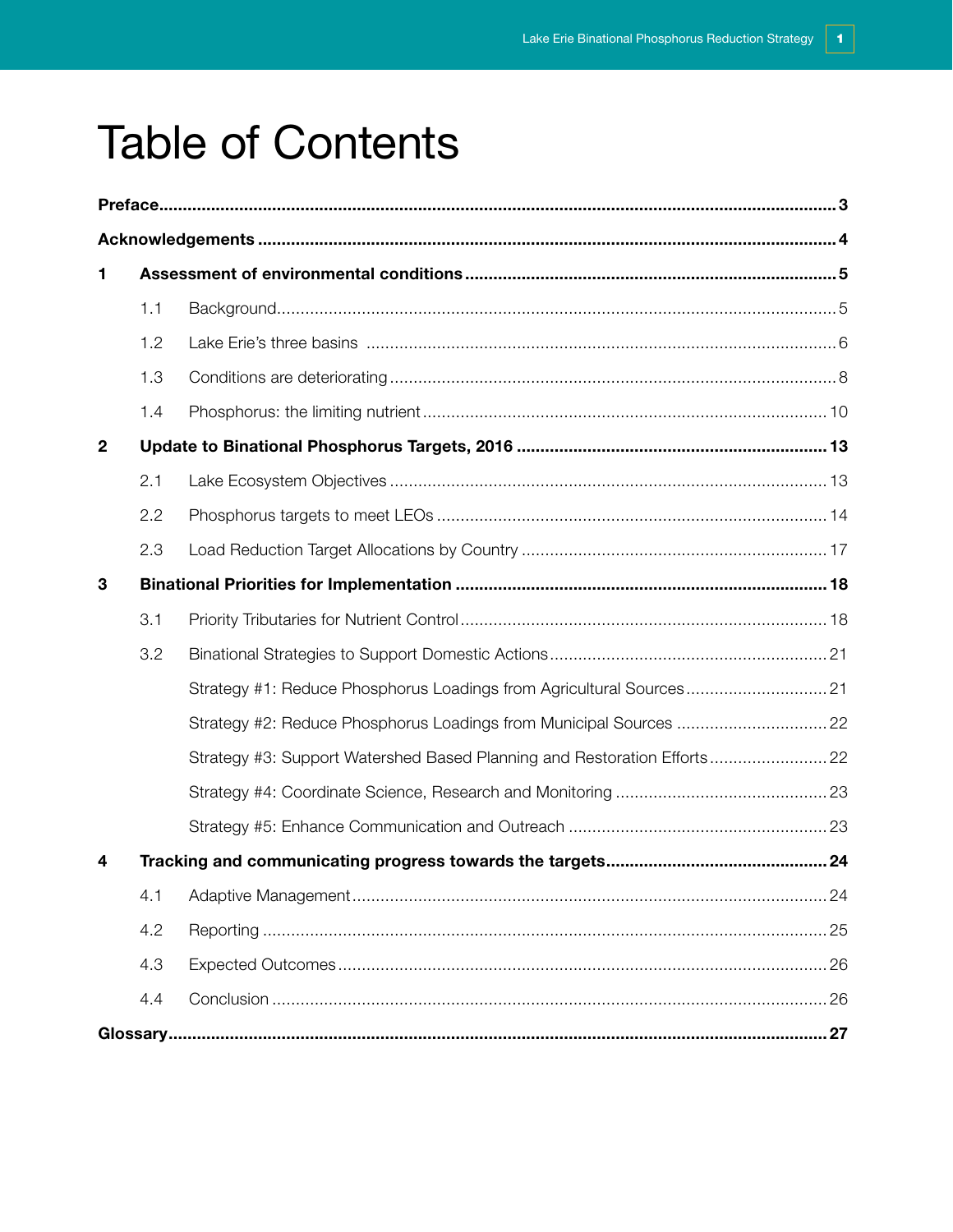# List of Figures and Tables

| FIGURE 4: Total phosphorus concentrations in the Great Lakes,                                      |  |
|----------------------------------------------------------------------------------------------------|--|
| FIGURE 5: Annual loads of total phosphorus to Lake Erie from Canada and the U.S.  12               |  |
| FIGURE 6: Annual spring SRP loads and 5-year running averages for the Maumee River  12             |  |
|                                                                                                    |  |
| <b>FIGURE 7:</b> Watershed map of the Lake Erie priority tributaries for nearshore algae blooms 16 |  |
|                                                                                                    |  |
|                                                                                                    |  |
|                                                                                                    |  |
|                                                                                                    |  |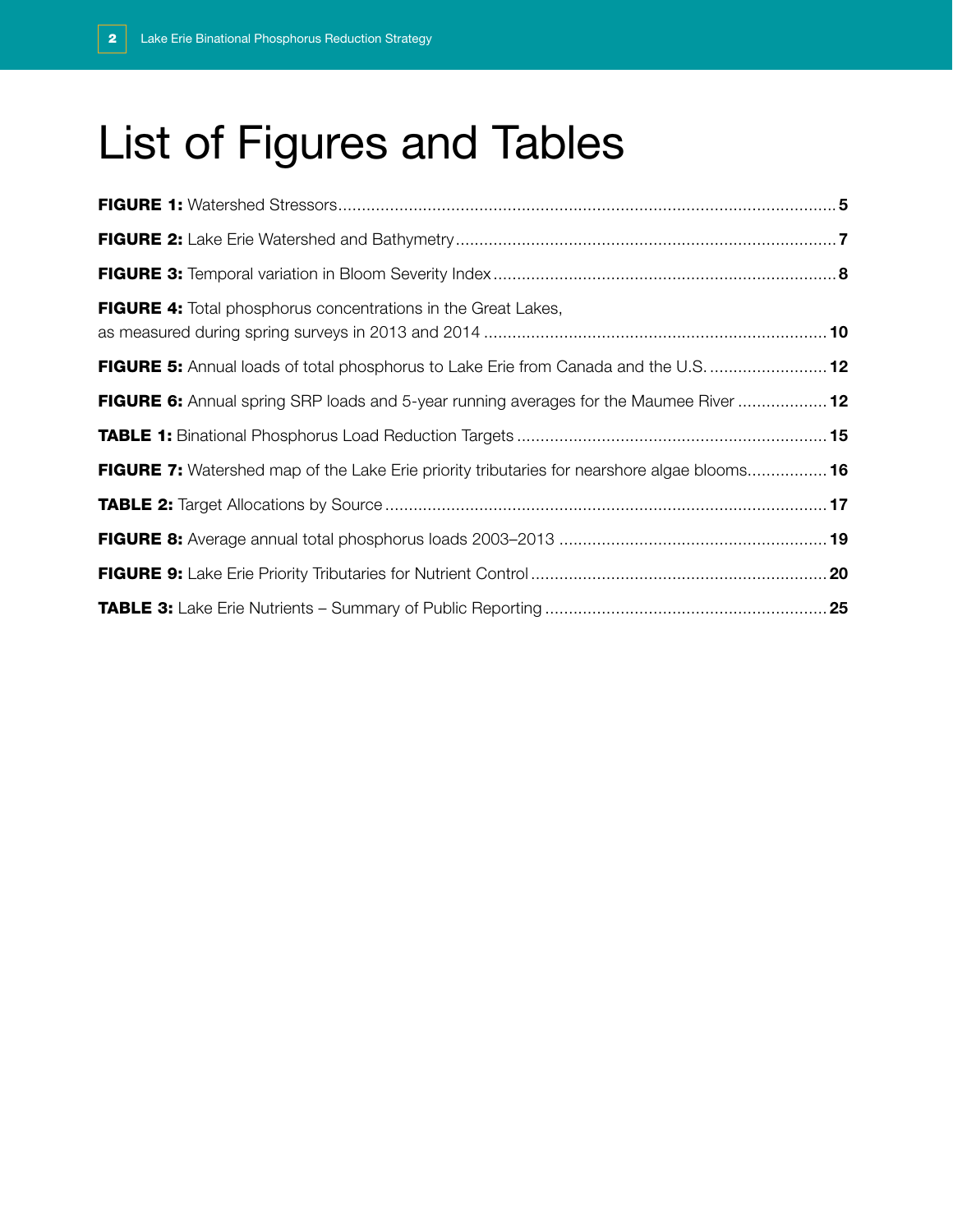## <span id="page-4-0"></span>Preface

To combat the growing threat of toxic and nuisance algal development and the expansion of zones of low oxygen (hypoxia) in Lake Erie, the United States and Canada committed, through the [2012 Great Lakes Water Quality Agreement,](https://binational.net/glwqa-aqegl/) to review and update binational phosphorus load reduction targets for Lake Erie by February, 2016.

In response to this commitment, following a robust binational science-based process and extensive public consultation, Canada and the U.S. adopted the following phosphorus reduction targets (compared to a 2008 baseline) for Lake Erie on February 22, 2016:

- To minimize the extent of hypoxic zones in the waters of the central basin of Lake Erie, a 40 percent reduction in total phosphorus (TP) entering the western and central basins of Lake Erie—from the United States and from Canada—to achieve an annual load of 6,000 metric tons to the central basin. This amounts to a reduction from the United States and Canada of 3,316 metric tons and 212 metric tons respectively.
- To maintain algal species consistent with healthy aquatic ecosystems in the nearshore waters of the western and central **basins of Lake Erie**, a 40 percent reduction in spring TP and soluble reactive phosphorus (SRP) loads from the following watersheds where algae is a localized problem:
- in Canada: Thames River and Leamington tributaries, and;
- in the United States: Maumee River, River Raisin, Portage River, Toussaint Creek, Sandusky River and Huron River (Ohio).
- To maintain cyanobacteria biomass at levels that do not produce concentrations of toxins that pose a threat to human or ecosystem health in the waters of the western basin of Lake Erie, a 40 percent reduction in spring TP and SRP loads from the Maumee River in the United States.

With the adoption of new binational targets in place, the governments promptly began working with partners and stakeholders to develop domestic action plans (DAPs). These plans, which outline strategies for meeting the new targets in specific jurisdictions and watersheds, were published in 2018. Further work to establish targets that will minimize impacts from nuisance algae in the eastern basin of Lake Erie continues, and will be reviewed in 2020.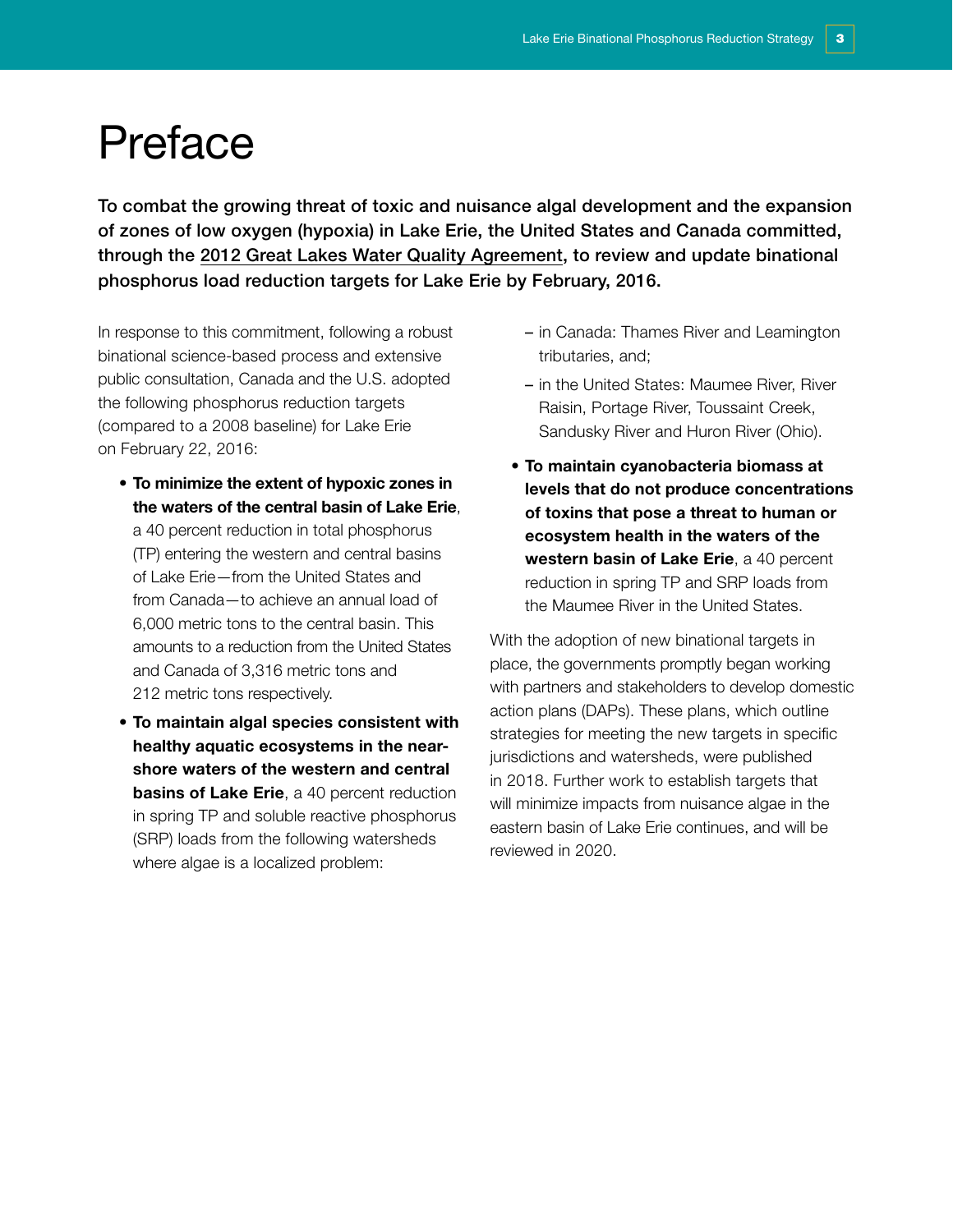<span id="page-5-0"></span>The purpose of this Lake Erie Binational Phosphorus Reduction Strategy is to describe the framework for binational cooperation under the GLWQA Nutrients Annex towards the achievement of the 2016 binational phosphorus reduction targets. The strategy has four components:

- 1. An updated assessment of environmental conditions to guide lakewide nutrient management in Lake Erie (the last assessment was completed in  $2011.1$ ;
- 2. A summary of the process used to develop the 2016 targets and allocate load reductions between the U.S. and Canada;
- 3. Binational priorities for implementation of measures to manage phosphorus loading, including the identification of watersheds that are a priority for nutrient control and binational priorities for research and monitoring; and
- 4. A description of how progress will be tracked using an adaptive management approach.

The Lake Erie Binational Phosphorus Reduction Strategy will be reviewed every 5 years, which also aligns with the frequency of DAP reviews. The Strategy will be updated as needed, to reflect significant changes to the targets, country allocations and/or binational priorities for implementation.

# Acknowledgements

The Great Lakes Water Quality Agreement Nutrients Annex Subcommittee would like to acknowledge the contributions of its Objective and Targets Task Team to this strategy through the development of ecosystem objectives and phosphorus loading reduction targets for Lake Erie. The Great Lakes Water Quality Agreement Nutrients Annex Subcommittee would also like to acknowledge the contributions of our stakeholders and partners in moving the agenda forward, reviewing and commenting on the work of the Subcommittee and its Task Teams.

<sup>1</sup> Lake Erie LaMP. 2011. Lake Erie Binational Nutrient Management Strategy: Protecting Lake Erie by Managing Phosphorus. Prepared by the Lake Erie LaMP Work Group Nutrient Management Task Group.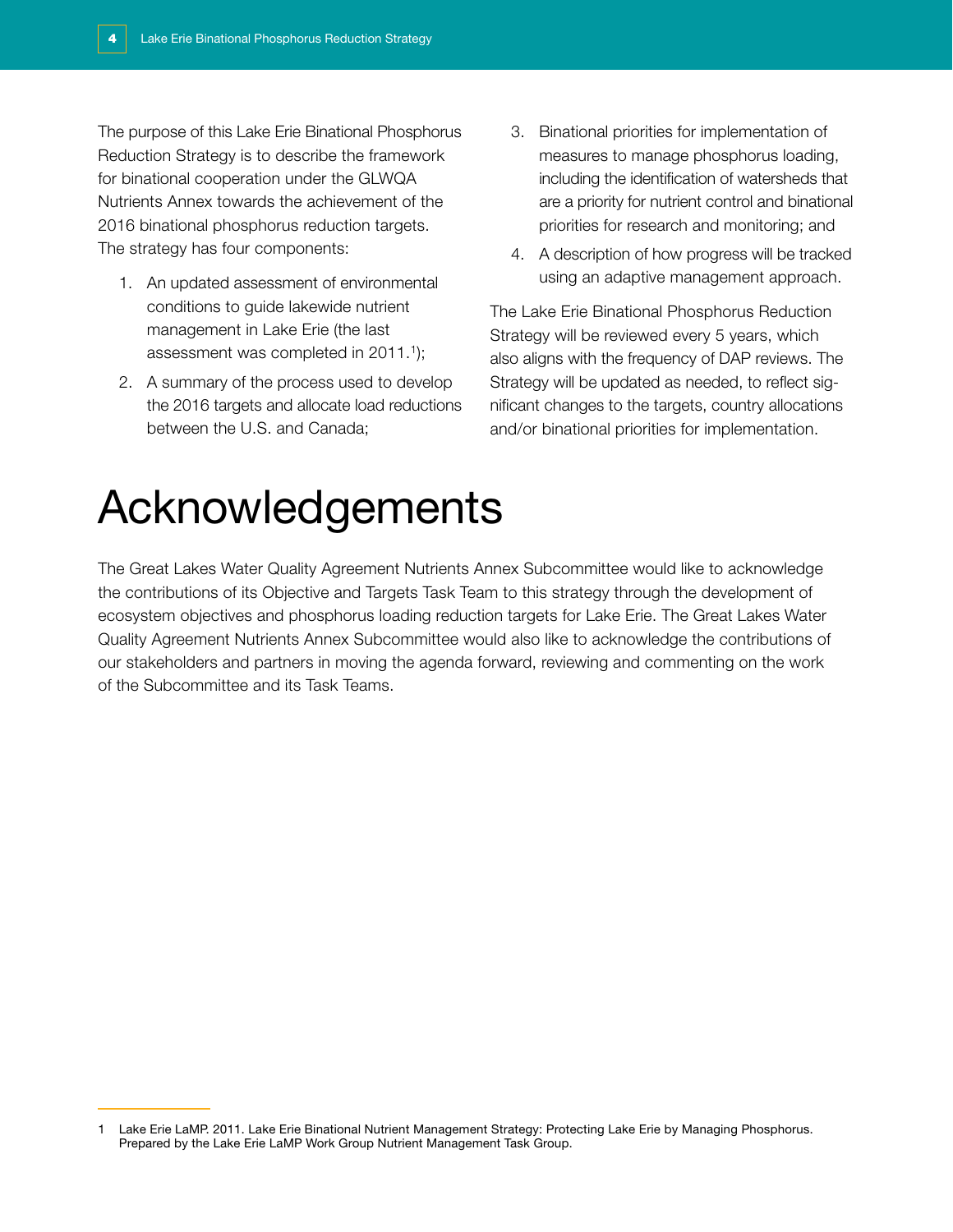# <span id="page-6-0"></span>1 Assessment of<br>1 environmental<br>conditions environmental conditions

## 1.1 Background

Excessive algal blooms in the 1960s and 1970s were a major driver for the signing of the first Great Lakes Water Quality Agreement (GLWQA) in 1972. In that Agreement, the Governments of Canada and the U.S. agreed to reduce phosphorus loads to Lake Erie by more than 50 percent (from 29,000 to 14,600 metric tons per year). In the subsequent 1978 Agreement, the two countries

agreed to further reduce phosphorus loads to Lake Erie to 11,000 metric tons per year. Regulation of phosphorus concentrations in detergents, investing in sewage treatment, and developing and implementing best management practices on agricultural lands succeeded in reducing the loads to target levels, and algal blooms in Lake Erie decreased significantly throughout the 1980s. However, in the late 1990s, despite ongoing efforts to limit phosphorus discharges to Lake Erie, toxic and nuisance algal blooms began to increase.

#### FIGURE 1: Watershed Stressors



Source: Great Lakes Environmental Indicators (GLEI) Project, University of Windsor and University of Minnesota – Duluth, 2015.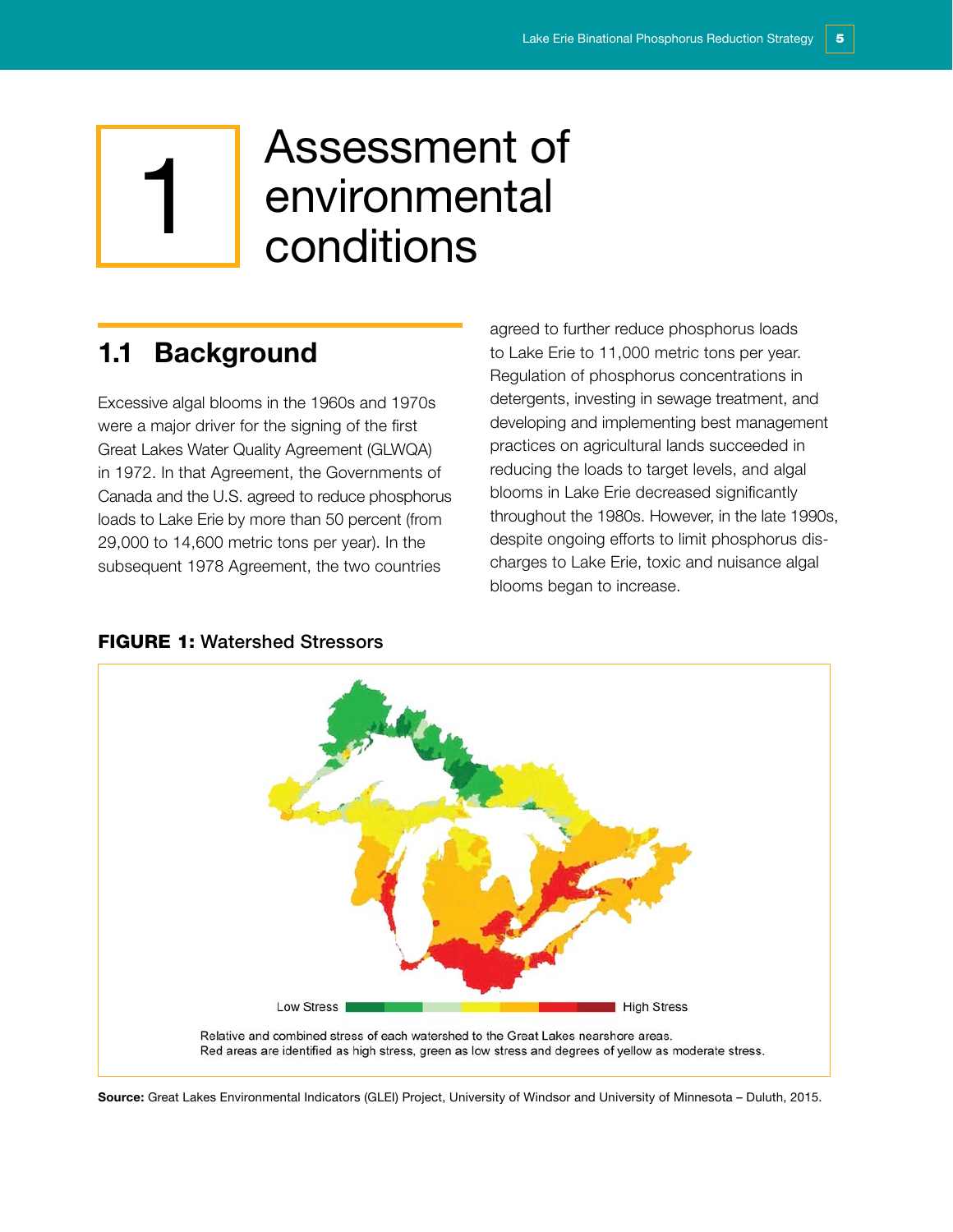<span id="page-7-0"></span>Lake Erie is susceptible to excessive algal growth, in part, due to its physical characteristics. As the smallest of the Great Lakes by volume, Lake Erie is also the shallowest and is located in the southernmost portion of the Great Lakes basin, making Lake Erie waters the warmest and the most biologically productive of all the Great Lakes. Lake Erie is also exposed to the greatest stress from urbanization, industrialization and agriculture, and is the most populated of the Great Lakes, serving a population of over 11 million. Lake Erie: 1) receives the highest loads of phosphorus of all the Great Lakes; 2) surpasses all the other Great Lakes in the amount of effluent received from sewage treatment plants; and 3) is most subject to sediment loading due to the nature of the underlying geology and land use.

## 1.2 Lake Erie's three basins

Water moves through Lake Erie relatively quickly. Lake Erie has the shortest residence time of the Great Lakes: on average, water is replaced in Lake Erie every 2.7 years (by way of comparison, water replacement in Lake Ontario takes 6 years, and in Lake Superior it takes 173 years). Most of the water enters through the western basin of the lake, where it quickly (in a matter of days) flows into the central basin. From there, water moves through the eastern basin and eventually flows into Lake Ontario.

Along the way, nutrients and algae interact in unique ways in each of Lake Erie's three distinct basins. The western basin receives about 61 percent of the lake's entire annual total phosphorus load, while the central basin and eastern basin receive 27 percent and 12 percent, respectively. Differences in the types and/or densities of algae growing in each basin are due to differences in lake depth, water temperature, substrate, and the local influence of tributaries.

The Western Basin is very shallow, with an average depth of 7.4 meters (24 feet) and a maximum depth of 19 meters (62 feet). It is warm, and it receives most of the lake's total phosphorus load because of the size of the Detroit and Maumee Rivers. As a result, algal blooms dominated by the blue-green alga (cyanobacteria) *Microcystis aeruginosa* occur regularly, fouling shorelines during the spring, summer and fall. This species can form blooms that contain toxins (e.g., microcystin) dangerous to humans and wildlife.

The Central Basin is deeper with an average depth of 18.3 meters (60 feet) and a maximum depth of 25 meters (82 feet). Algal blooms that originate in the western basin often move into the central basin, as well. Blooms also form at the mouth of the Sandusky River, which delivers the third highest tributary load to the lake overall. Excess phosphorus also contributes to hypoxic (low-oxygen) conditions in the cold bottom layer of the lake (the hypolimnion) when algae die and decompose. This decomposition uses up the oxygen during the summer, leaving little to none for the aquatic community which suffocates or moves elsewhere, creating Lake Erie's "Dead Zone."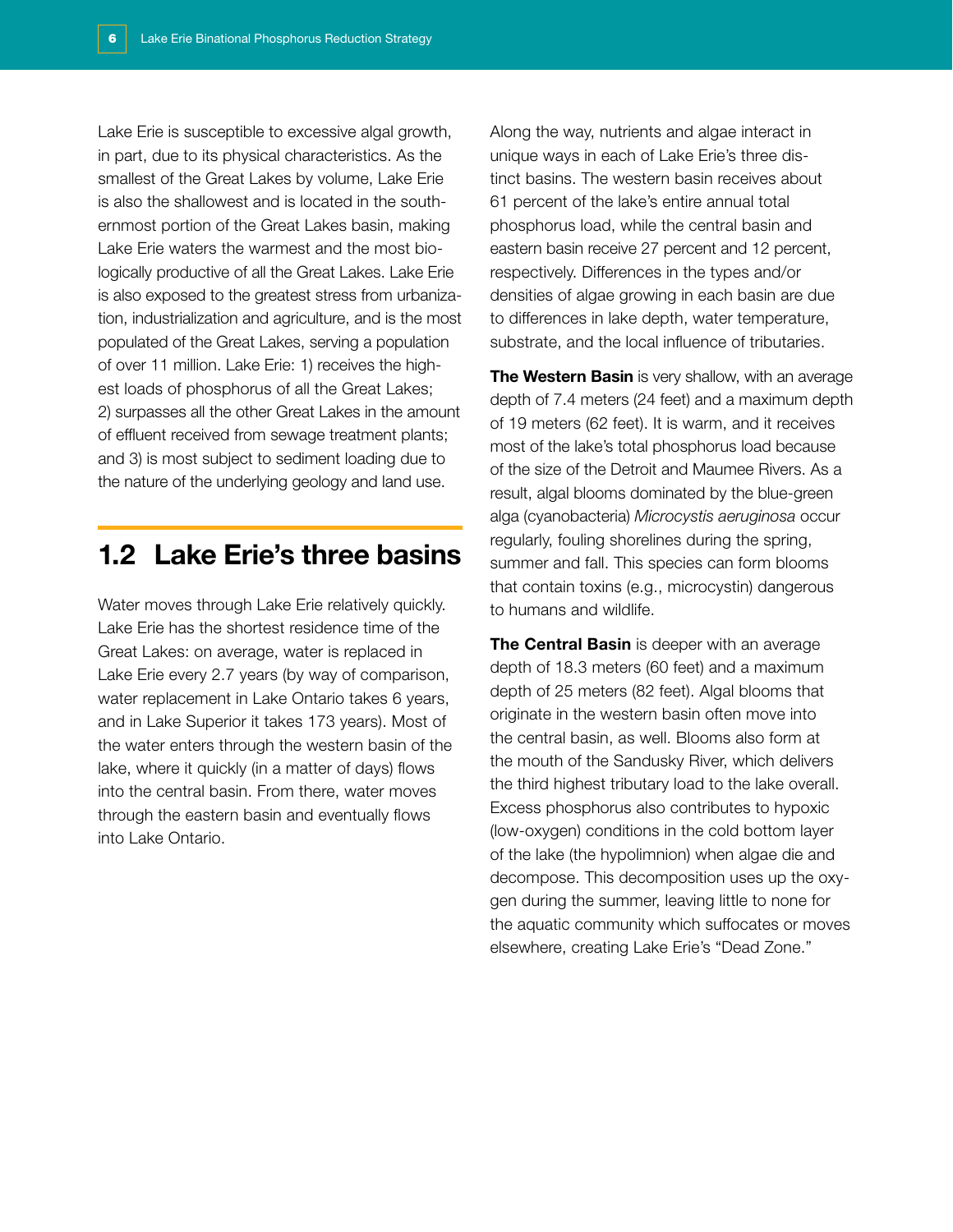The Eastern Basin is the deepest of the three basins with an average depth of 24 meters (80 feet) and a maximum depth of 64 meters (210 feet). While the phosphorus levels in the eastern basin are generally much lower than the western and central basins, levels are still high enough to promote the excessive growth of *Cladophora*. *Cladophora* is filamentous green algae that grows on hard substrates in all of the

Great Lakes. *Cladophora* is not toxic, but it is a nuisance and can pose threats to human health. Beyond clogging water intakes and degrading fish habitat, odorous rotting mats of *Cladophora* on beaches encourage the growth of bacteria and are a factor in beach closures. The presence of *Cladophora* may create an environment conducive to the development of botulism, which results in bird and fish deaths.



#### **FIGURE 2: Lake Erie Watershed and Bathymetry**

Source: Environment and Climate Change Canada, 2015.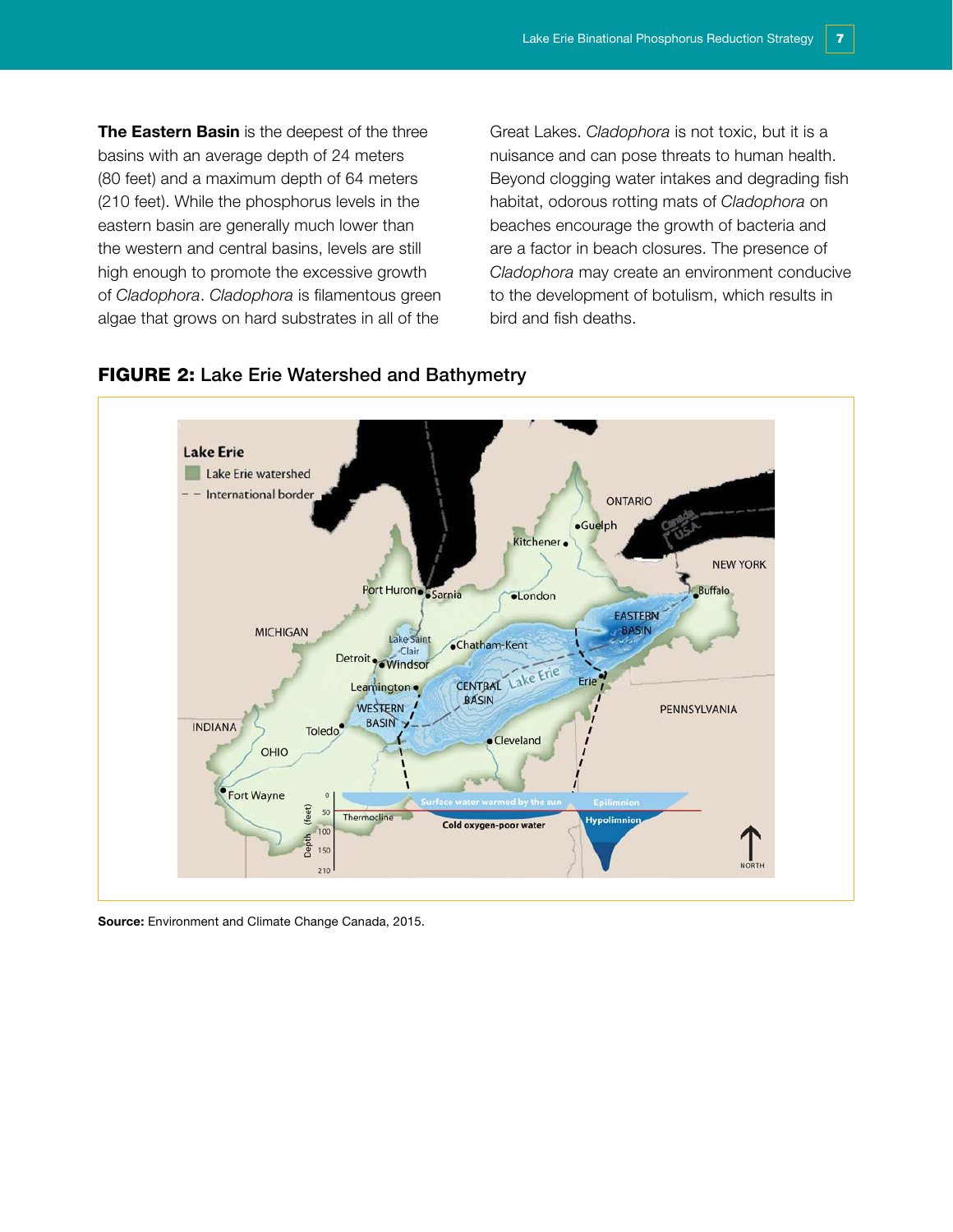## <span id="page-9-0"></span>1.3 Conditions are deteriorating

Toxic and nuisance algal bloom occurrences in Lake Erie have increased over the past decade, with record-setting blooms occurring in 2011 and 2015. The blooms threaten drinking water, increase costs associated with drinking water treatment needs, and occasionally force closures of treatment plants. They clog water intake systems, adversely impact commercial and recreational fishing activities and other recreational pursuits, and degrade fish and wildlife habitat and populations.

In 2011, concentrations of the algal toxin microcystin in the open waters of the western basin of Lake Erie were 50 times higher than the World Health Organization (WHO) limit for safe body contact, and 1,200 times higher than the limit for safe drinking water. In August 2014, algal toxins forced closure of the Toledo, Ohio drinking water treatment plant, and private water users on Pelee Island, Ontario, were warned not to bathe in, or drink, Lake Erie water. These incidents affected more than 500,000 people.



#### **FIGURE 3: Temporal variation in Bloom Severity Index**

Source: National Oceanic and Atmospheric Agency, 2018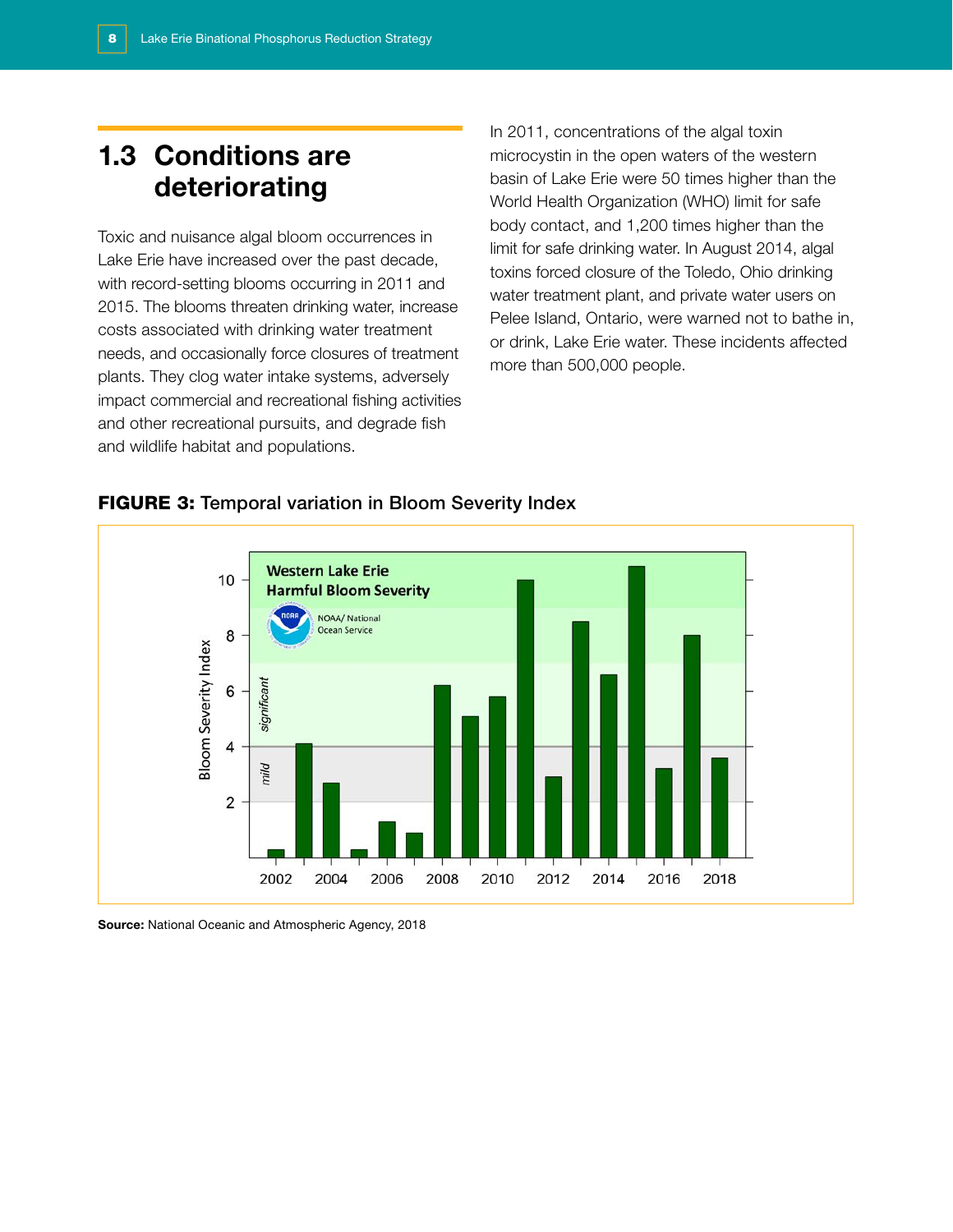Other signs of nutrient enrichment (eutrophication) in the lake include excessive nuisance algal growth in nearshore areas, and depletion of oxygen in bottom waters (created when algae die and decompose). Some of the hypoxia observed in the central basin is a natural phenomenon; however, since the early 2000s, the hypoxic (low-oxygen) area in the central Basin of Lake Erie has increased to about 4,500 km2, on average, with the largest hypoxic event of 8,800 km2 occurring in 2012. Hypoxic conditions can affect the growth and survival of fish species. In 2012, hypoxic conditions were responsible for tens of thousands of dead fish washing up on a 40 km stretch of shoreline between Erieau and Port Stanley, Ontario. In addition, beginning in the early 2000s, mats of *Cladophora* in the eastern basin of Lake Erie have caused beach fouling, undesirable odors from decomposing *Cladophora,* clogged industrial intakes and degraded fish habitat.

In summary, the lake is responding to high levels of nutrients in three negative ways, each of which appears to be intensifying. The three key nutrient issues to be addressed are: 1) the increasing frequency and extent of harmful algal blooms and associated toxins; 2) the decreasing availability of oxygen in the hypolimnetic waters in the central basin; and 3) the increasing growth of nuisance algae, like *Cladophora,* on the lake bottom.

The resurgence of harmful and nuisance algal blooms in Lake Erie is the result of complex interactions among multiple factors rather than one specific factor.

Data collected by Environment and Climate Change Canada and the U.S. Environmental Protection Agency show that, while phosphorus concentrations in the lake can be highly variable, the concentrations in the western and central basins consistently exceed the levels commensurate with a healthy ecosystem. Furthermore, in-lake nutrient cycling has changed due to the spread of invasive zebra and quagga mussels that became established in the lake in the 1990s. Invasive mussels retain and recycle nutrients in nearshore areas by filtering particles from the water column and subsequently excreting highly bioavailable phosphorus as a waste product. This alteration of nutrient flows is resulting in greater nuisance algal growth, such as *Cladophora*, in the nearshore regions, closer to where humans interact with the lake. Other changes contributing to the resurgence of algae include the loss of wetlands and riparian vegetation that once trapped nutrients, as well as release of sediment-bound residual (legacy) phosphorus from soils. Effects of climate change are also impacting nutrient concentrations. For example, increasing temperatures in recent years are creating longer growing seasons for algae, and more frequent high-intensity precipitation events during the spring are delivering nutrients during a time of year that is critical for promoting the intensity and duration of summer algal blooms. Add the intensification of land use to these factors and changes in land management, such as increases in fall application of fertilizers, or increases in urban runoff due to more hard surfaces, and it is clear that the combination of multiple factors are increasing the amount of phosphorus entering Lake Erie from land runoff and point sources.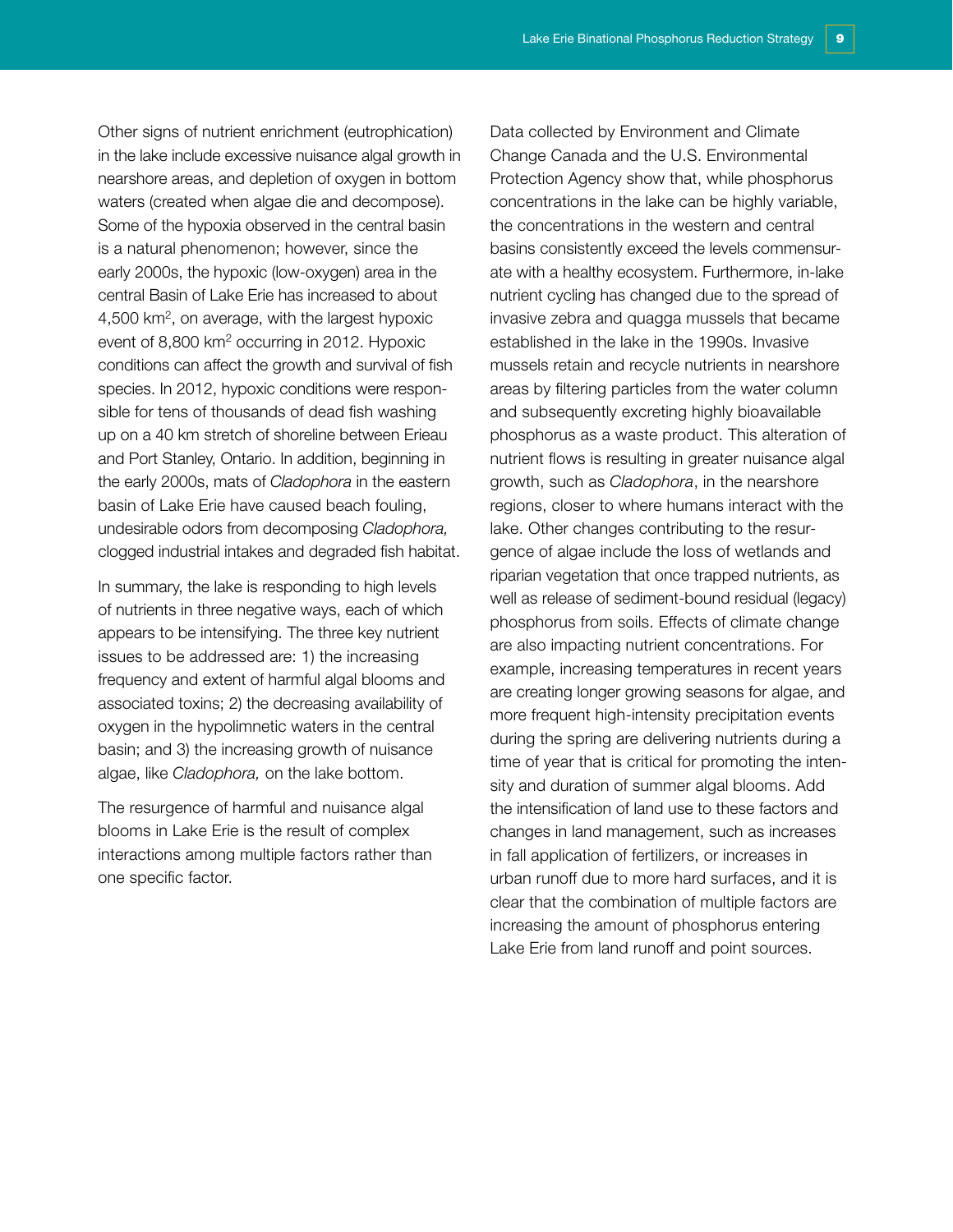## <span id="page-11-0"></span>1.4 Phosphorus: the limiting nutrient

Phosphorus is a naturally occurring and biologically active element that is a component of all biological tissue. It is an essential nutrient for plant and animal life, making it necessary for maintaining a healthy lake ecosystem.

Total phosphorus is a combination of dissolved and particulate forms. Particulate phosphorus is bound to soil particles and is readily transported by water and wind erosion, but is much less bioavailable and is less accessible to plants and algae. The dissolved form (known as "soluble reactive phosphorus") is highly bioavailable and rapidly taken up by plants. High levels of soluble reactive phosphorus in water promote rapid growth of algae.

### FIGURE 4: Total phosphorus concentrations in the Great Lakes, as measured during spring surveys in 2016 and 2017



Source: Environment and Climate Change Canada, and United States Environmental Protection Agency, 2019.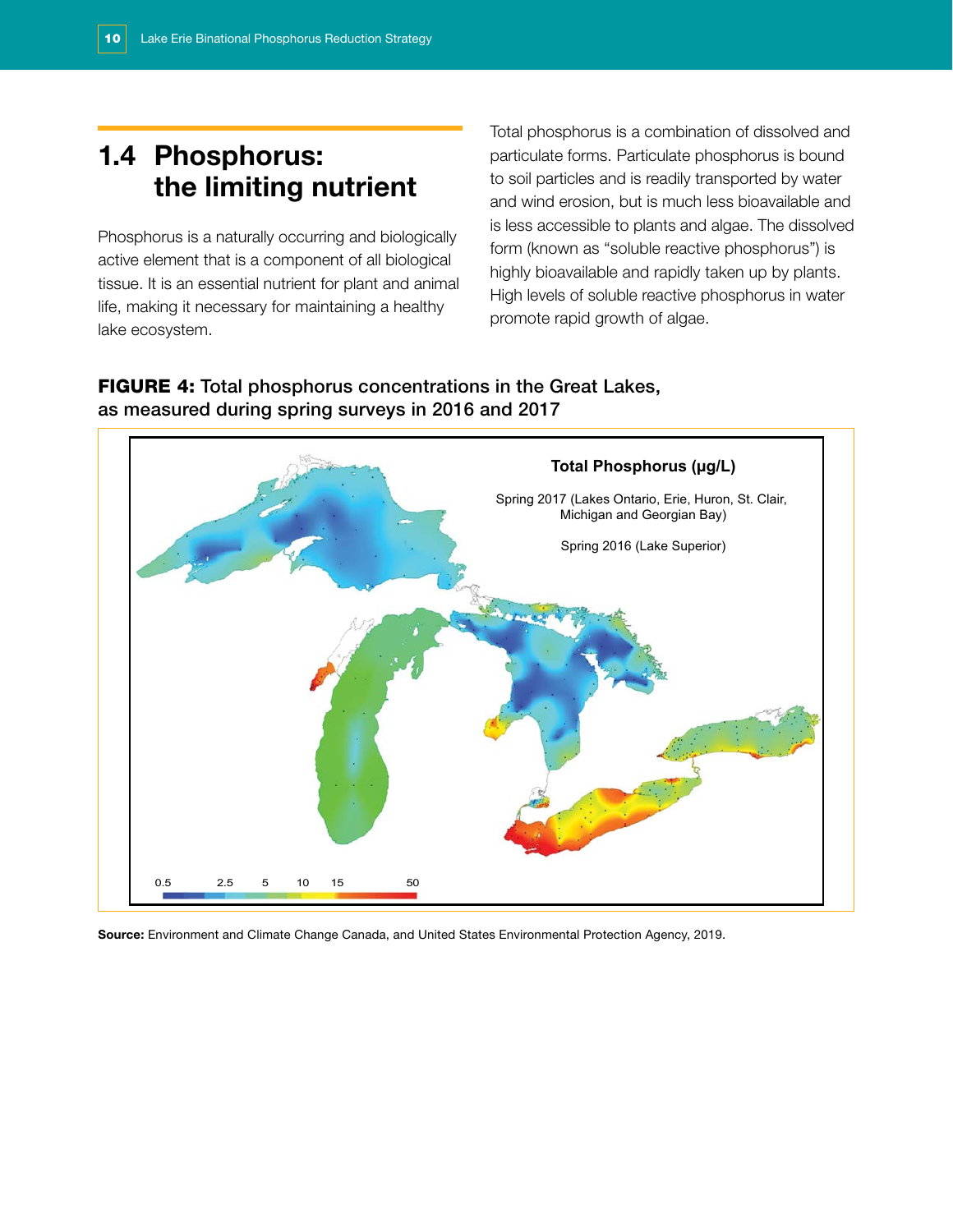Phosphorus is the nutrient limiting algal growth in Lake Erie and is the focus of binational nutrient management efforts under the GLWQA. While many other nutrients are present in water, such as nitrogen, silica, carbon, and even trace metals, these nutrients are considered to be only secondarily or seasonally limiting. Consequently, actions limiting phosphorus loading from the surrounding watersheds are currently the primary strategy to address the problems associated with excessive algal growth. However, there is increasing evidence that both nitrogen and phosphorus should be considered as part of a more comprehensive nutrient management strategy to control harmful algal blooms. While the current strategy is focused on phosphorus reduction, the effects of nitrogen and other nutrients continue to be researched and monitored so that management decisions and actions can be adapted, if required.

Phosphorus enters Lake Erie from point sources, such as treated effluent from municipal wastewater treatment facilities, as well as nonpoint sources (NPS) such as runoff from urban and agricultural landscapes. These sources contain a mixture of soluble reactive phosphorus and particulate phosphorus, with the proportion of each dependent on the particular activity and geographic location.

Phosphorus naturally cycles through air, water and soil and can change forms many times before it reaches Lake Erie, as well as once it is within the lake. Phosphorus is stored in and released from biological tissues and mineral particles in soils and sediments on lake and stream bottoms, flood plains, urban water systems and agricultural fields. These "legacy" sources of phosphorus can

be re-mobilized and thus add to loadings — even when current practices are geared to phosphorus reduction. Actions to reduce phosphorus over time will help reduce the amount of legacy phosphorus available to the Lake Erie ecosystem.

Some sources of phosphorus (such as human sewage, animal manures, and fertilizers) are very high in soluble reactive phosphorus, and thus highly bioavailable. Controls of these sources can involve containment (e.g., manure storage) and often specialized treatment (e.g., wastewater treatment plants). Effective control of non-point sources can be more complex and requires particular attention to preventive actions (e.g., right source, right timing, placement, and rate of manure and fertilizer application) in addition to addressing hydrological factors in the landscape.

Overall, monitoring has shown that despite significant year-to-year variation in loads, the average annual amount of total phosphorus entering the lake has been relatively stable over the past 15 years. What appears to have changed however is that there has been a significant increase in the proportion of the phosphorus load to Lake Erie that is in dissolved form, as opposed to particulate form. The timing of when phosphorus is delivered to the lake is critical, as well. Non-point source runoff from the Maumee River during the spring period (March to June) has been shown to be the best predictor of cyanobacteria bloom biomass each year. Therefore, reductions in total phosphorus and soluble reactive phosphorus, especially under high flow conditions, are necessary to combat nutrient related problems in Lake Erie.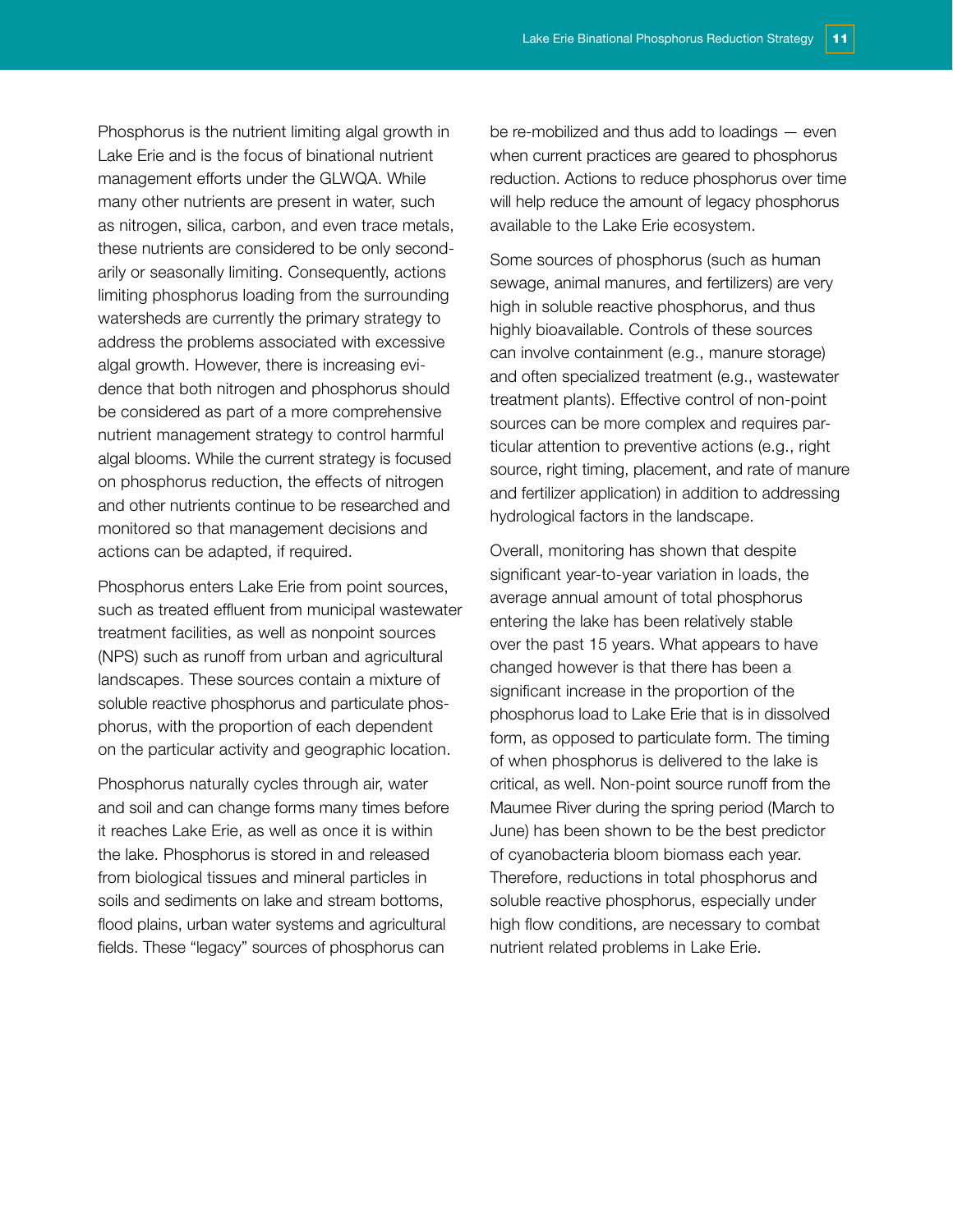





FIGURE 6: Annual spring SRP loads and 5-year running averages for the Maumee River

Source: Laura Johnson, Heidelberg University, 2018.

Source: Maccoux et al., 2016.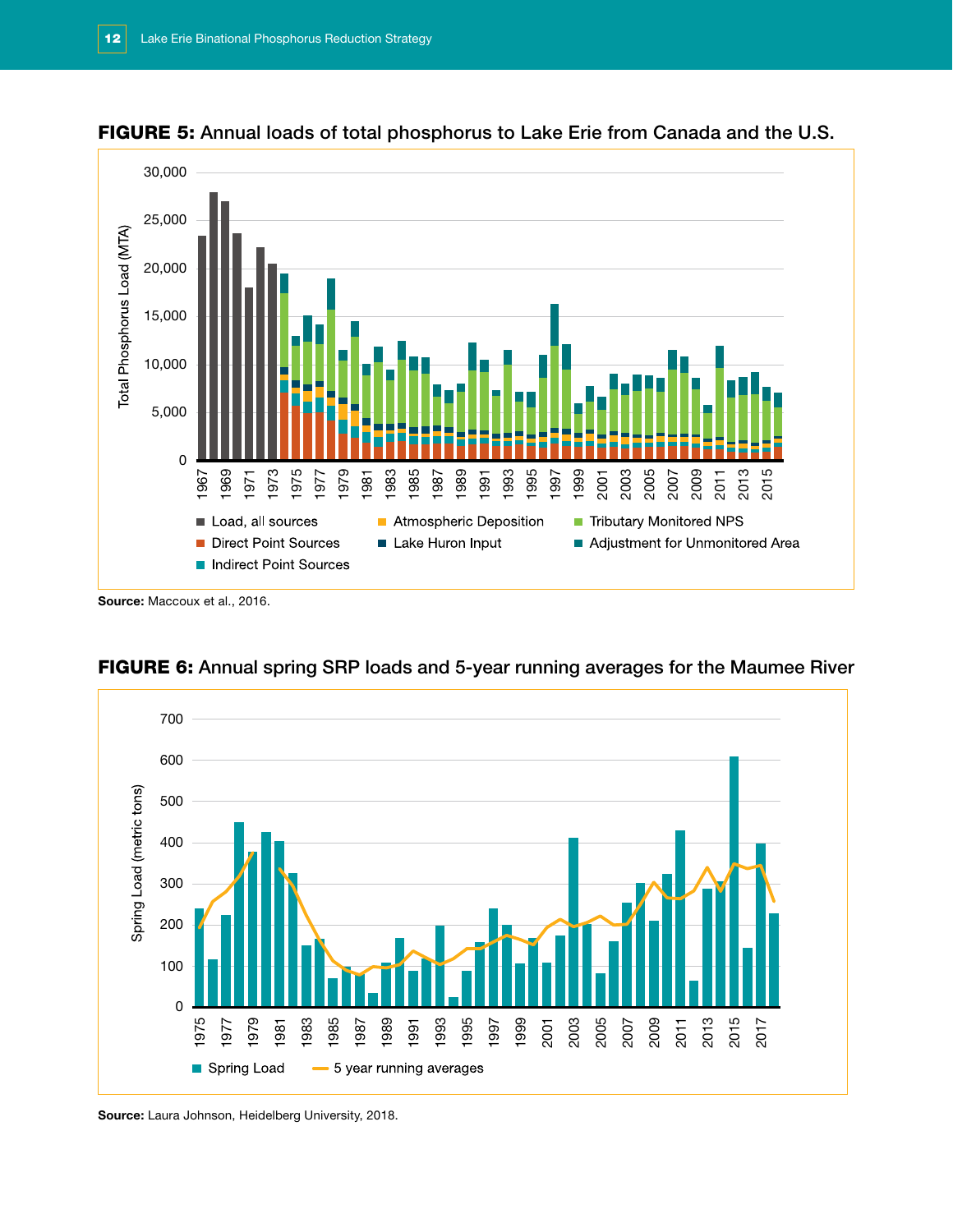# <span id="page-14-0"></span>2 | Update to Binational<br>2 | Phosphorus Targets, 2016

To combat the growing threat of toxic and nuisance algal development and the expansion of zones of low oxygen (hypoxia) in Lake Erie, the United States and Canada committed, through the [2012 Great Lakes Water Quality Agreement](https://binational.net/glwqa-aqegl/), to review and update binational phosphorus load reduction targets for Lake Erie by February, 2016.

In response to this commitment, Environment and Climate Change Canada and U.S. EPA convened a GLWQA Nutrients Annex Subcommittee in 2013, made up of representatives of federal, state, and provincial governments, Indigenous organizations, municipal and local governments, and other key partners, to review the interim phosphorus targets for Lake Erie, and to recommend revisions to those targets (if required). The Subcommittee engaged over 30 scientific experts on a binational workgroup (named the "Objectives and Targets Task Team") to do this work. The Task Team's full technical report can be accessed here: https://binational.net//wp-content/ uploads/2015/06/nutrients-TT-report-en-sm.pdf.

Following a robust binational science-based process and extensive public consultation, Canada and the U.S. adopted phosphorus reduction targets for the western and central basins of Lake Erie on February 22, 2016. Further work to establish targets that will minimize impacts from nuisance algae in the eastern basin of Lake Erie continues, and will be reviewed in 2020.

## 2.1 Lake Ecosystem **Objectives**

Algae are an essential component of Lake Erie's ecosystem. The goal is to identify and achieve the right level and type of algal growth to support a healthy and productive ecosystem.

The 2012 Agreement provides guidance in relation to what constitutes a healthy and productive ecosystem that is free from human induced eutrophication symptoms. There are six Lake Ecosystem Objectives (LEOs) related to nutrients:

- 1. Minimize the extent of hypoxic zones associated with excessive phosphorus.
- 2. Maintain the levels of algae below the level constituting a nuisance condition.
- 3. Maintain algal species consistent with healthy aquatic ecosystems in the nearshore waters of the Great Lakes.
- 4. Maintain cyanobacteria at levels that do not produce concentrations of toxins that pose a threat to human or ecosystem health in the waters of the Great Lakes.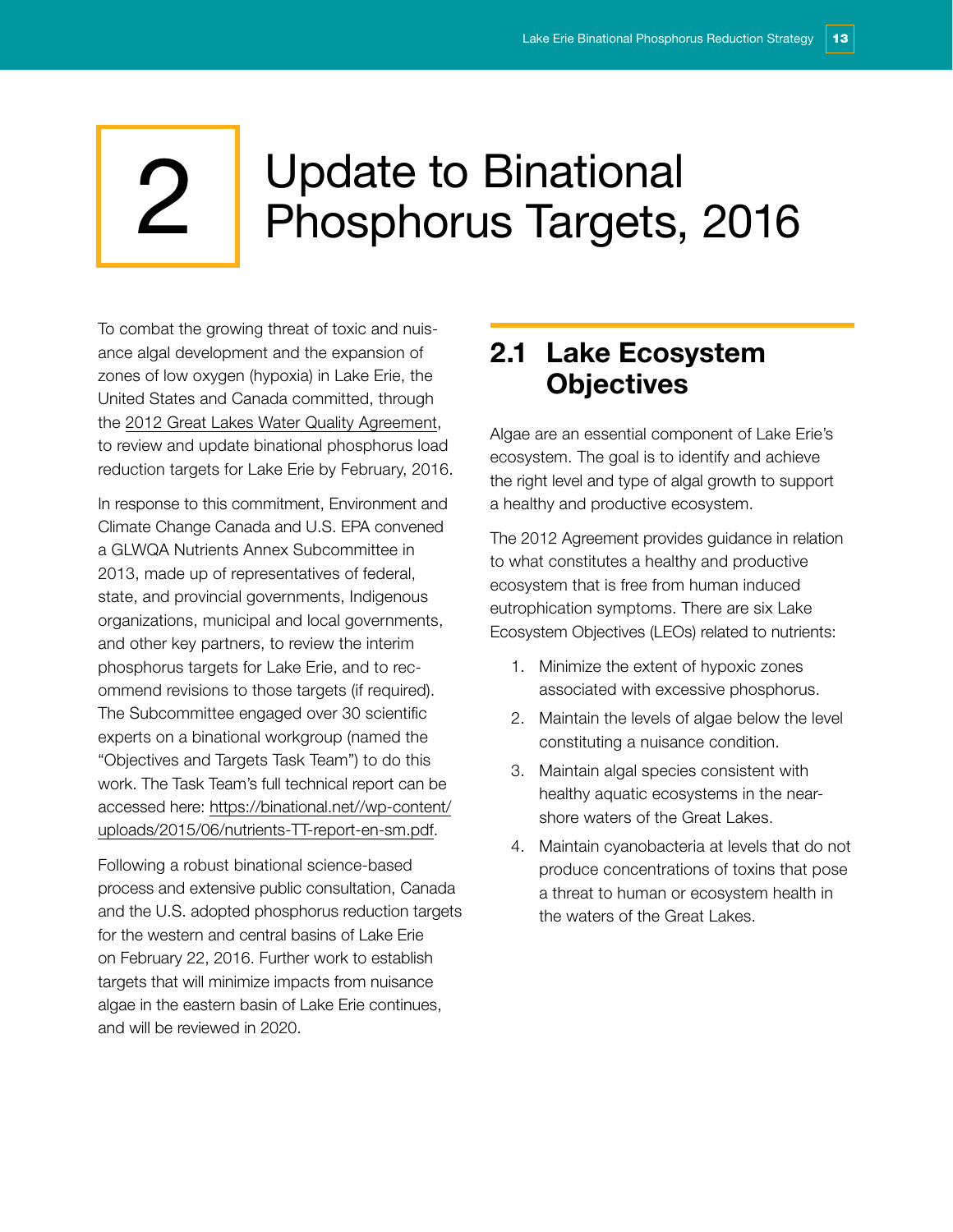- <span id="page-15-0"></span>5. Maintain an oligotrophic state, relative algal biomass and algal species consistent with healthy aquatic ecosystems, in the open waters of Lakes Superior, Michigan, Huron and Ontario.
- 6. Maintain mesotrophic conditions in the open waters of the western and central basins of Lake Erie, and oligotrophic conditions in the eastern basin of Lake Erie.

Based on the LEOs, The Nutrients Annex's Objective and Targets Task Team identified appropriate eutrophication indicators and quantitative benchmarks to determine loading targets to meet the benchmarks. For example, to meet LEO #1 (for hypoxia), the eutrophication response indicator is *dissolved oxygen concentration in the hypolimnion* of the central basin of Lake Erie and the benchmark is to achieve (at a minimum) an average dissolved oxygen concentration of *2.0 mg/L in August and September*.

Modeling experts from the United States and Canada applied nine different computer simulation models<sup>2</sup> to correlate changes in phosphorus levels with the eutrophication indicators. These models were built using the best available science for the Lake Erie aquatic ecosystem. By comparing and contrasting the results of these models, science experts were able to arrive at recommended phosphorus load reduction targets that would meet the Lake Ecosystem Objectives.

## 2.2 Phosphorus targets to meet LEOs

Following extensive public consultation during 2015, Canada and the United States adopted phosphorus reduction targets for the western and central basins of Lake Erie on February 22, 2016 (see Table 1 below). Addressing excessive algal growth and shoreline fouling in Lake Erie's eastern basin remains a priority; however, there was insufficient science to develop a target in 2016. In the interim, targeted research efforts are underway to improve our scientific understanding of factors contributing to *Cladophora* growth in the eastern basin. The viability of setting evidence-based numeric targets for the eastern basin will be re-evaluated in 2020.

<sup>2</sup> For further details on the modeling effort, see: <https://www.epa.gov/glwqa/annex-4-final-multi-modeling-report>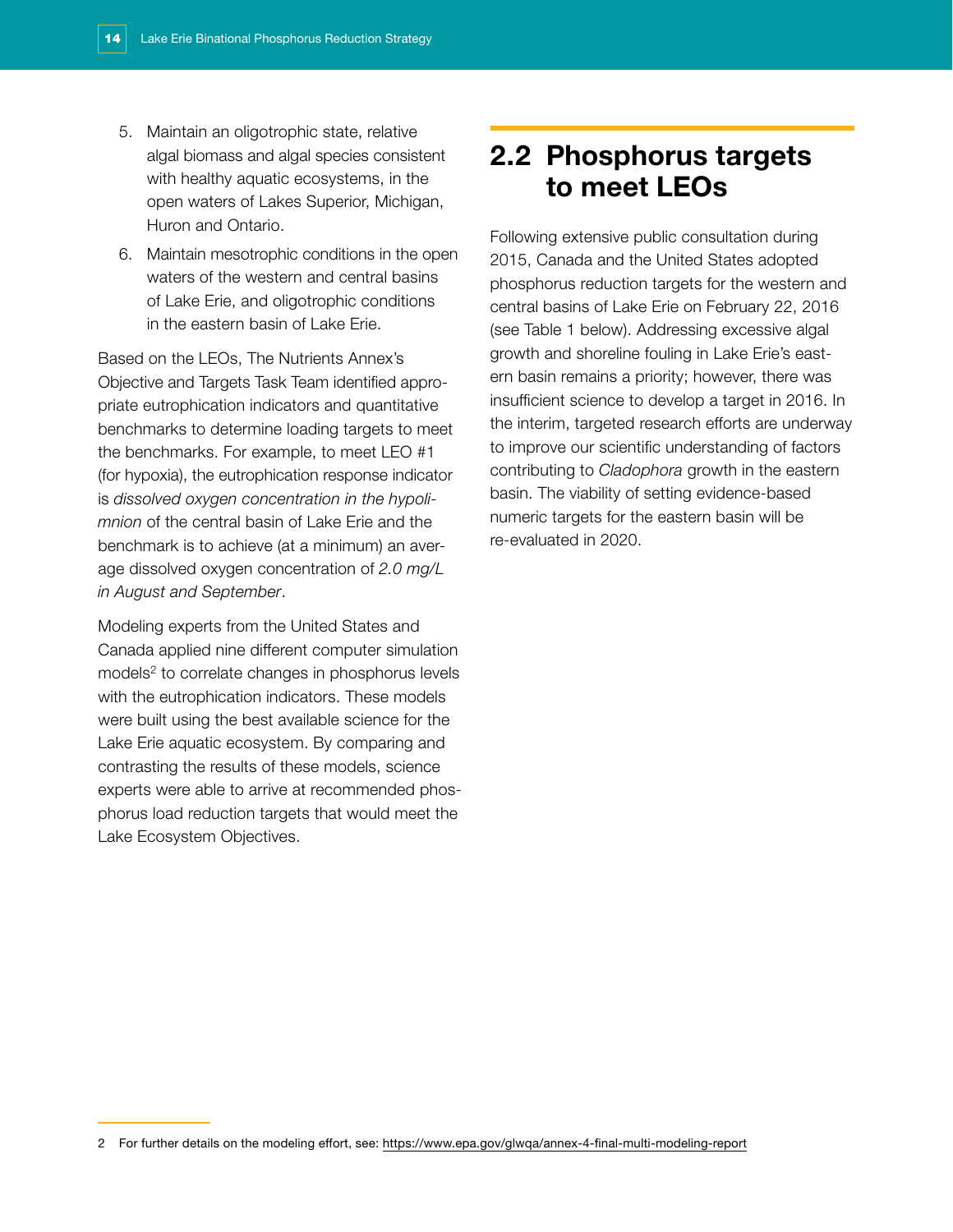| <b>LAKE ECOSYSTEM</b><br><b>OBJECTIVE</b>                                                                                                          | <b>WESTERN BASIN</b><br><b>OF LAKE ERIE</b>                                                                                                                                                                                                                                                                          | <b>CENTRAL BASIN</b><br><b>OF LAKE ERIE</b> |  |
|----------------------------------------------------------------------------------------------------------------------------------------------------|----------------------------------------------------------------------------------------------------------------------------------------------------------------------------------------------------------------------------------------------------------------------------------------------------------------------|---------------------------------------------|--|
| Minimize the extent of hypoxic<br>zones associated with excessive<br>phosphorus loading, particularly<br>in Lake Erie's central basin.             | 40 percent reduction from 2008 levels in total phosphorus entering<br>the western and central basins of Lake Erie to achieve an annual<br>load of 6000 Metric Tons to the central basin. This amounts to a<br>reduction from Canada and the United States of 212 Metric Tons<br>and 3,316 Metric Tons, respectively. |                                             |  |
| Maintain algal species consistent<br>with healthy aquatic ecosystems                                                                               | 40 percent reduction in spring (March - July) TP and SRP loads from<br>the following tributaries where localized algae is a problem <sup>3</sup> :                                                                                                                                                                   |                                             |  |
| in the Nearshore.                                                                                                                                  | Thames River - Canada                                                                                                                                                                                                                                                                                                | Sandusky River - United States              |  |
|                                                                                                                                                    | Maumee River - United States                                                                                                                                                                                                                                                                                         | Huron River, Ohio - United States           |  |
|                                                                                                                                                    | River Raisin - United States                                                                                                                                                                                                                                                                                         |                                             |  |
|                                                                                                                                                    | Portage River - United States                                                                                                                                                                                                                                                                                        |                                             |  |
|                                                                                                                                                    | Toussaint Creek – United States                                                                                                                                                                                                                                                                                      |                                             |  |
|                                                                                                                                                    | Leamington Tributaries - Canada                                                                                                                                                                                                                                                                                      |                                             |  |
| Maintain cyanobacteria biomass<br>at levels that do not produce<br>concentrations of toxins<br>that pose a threat to human<br>or ecosystem health. | 40 percent reduction in spring<br>TP and SRP loads from the<br>Maumee River (United States).<br>This equates to a target spring<br>load of 860 Metric Tons TP and<br>186 Metric Tons SRP.                                                                                                                            | Not Applicable                              |  |

### TABLE 1: Binational Phosphorus Load Reduction Targets

<sup>3</sup> *Binational and domestic efforts to reduce phosphorus will not be limited to these tributaries alone. These are a subset of the priority tributaries for nutrient control listed in* [Section 3.1](#page-19-1)*.* Additional tributaries or watersheds may be identified in a jurisdiction's domestic action plan as a priority for action to reduce phosphorus.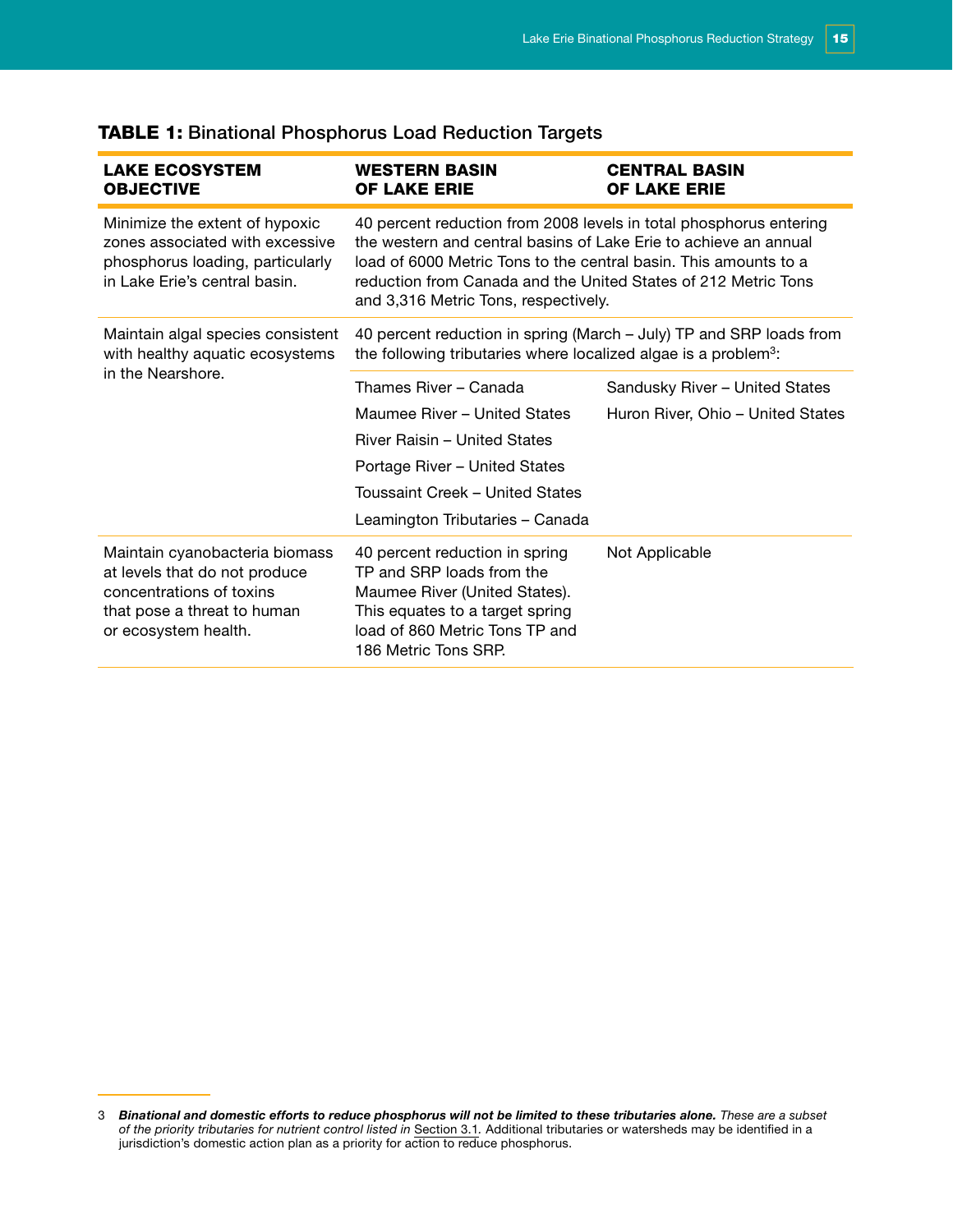## FIGURE 7: Watershed map of the Lake Erie priority tributaries for nearshore algae blooms



Source: U.S. Environmental Protection Agency, 2016.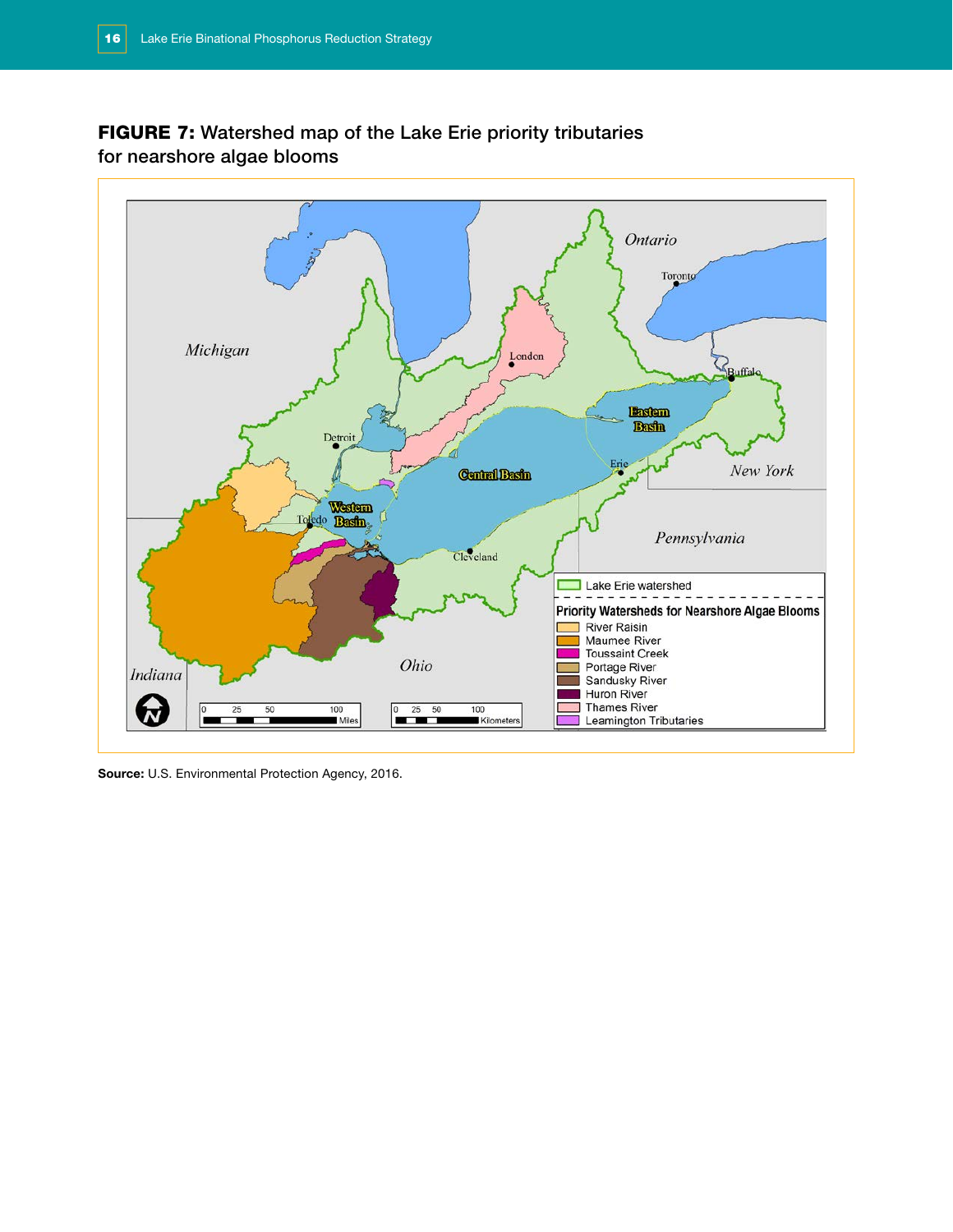## <span id="page-18-0"></span>2.3 Load Reduction Target Allocations by Country

The 2008 Water Year (October 1, 2007 – September 30, 2008) serves as the baseline for applying the 40% reduction targets to tributaries and direct dischargers in the western and central basins.

Total phosphorus loads to the central basin in 2008 were 9,528 MT.4 To achieve the loading target of 6,000 MT to the central basin of Lake Erie, a reduction of 3,528 MT is required. Each country agreed to reduce their load by 40% from 2008 levels. Therefore, the load reduction was allocated between the U.S. and Canada as follows:

| <b>SOURCE</b>                                  | <b>2008 TOTAL</b><br><b>PHOSPHORUS LOAD</b>                        | <b>REDUCTION</b><br><b>REQUIRED</b>                                |  |
|------------------------------------------------|--------------------------------------------------------------------|--------------------------------------------------------------------|--|
|                                                | (Metric tons per year of total<br>phosphorus to the central basin) | (Metric tons per year of total<br>phosphorus to the central basin) |  |
| Canadian tributaries<br>and direct dischargers | 533                                                                | 212                                                                |  |
| U.S. tributaries and<br>direct dischargers     | 8.301                                                              | 3.316                                                              |  |
| <b>Atmospheric Deposition</b>                  | 373                                                                |                                                                    |  |
| Lake Huron input                               | 321                                                                |                                                                    |  |
| Total                                          | 9,528                                                              | 3.528                                                              |  |

#### **TABLE 2: Target Allocations by Source**

<sup>4</sup> The 2008 baseline values can be found in Maccoux et. al 2016:<https://doi.org/10.1016/j.jglr.2016.08.005>.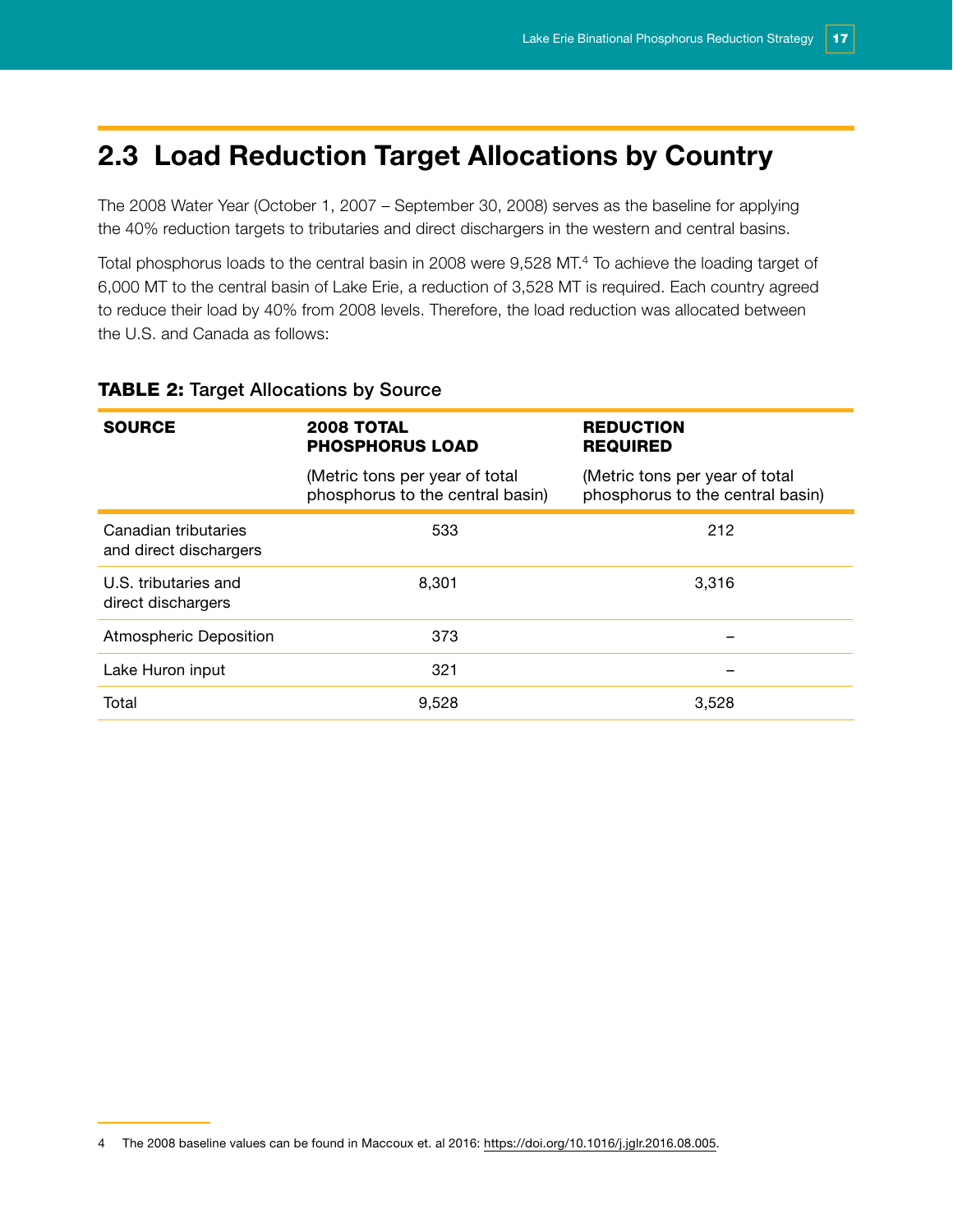# <span id="page-19-0"></span>3 Binational Priorities for Implementation

Reducing phosphorus loads to the western and central basins by 40% will take time and will require the adoption of a multi-barrier approach to prevent, capture and treat polluted runoff. In the Maumee River basin, for example, applications of multiple watershed models have demonstrated that the forty percent reduction goal could be achieved through the widespread adoption of conservation practices targeted to the areas where they are needed most. Similar analyses in Canada support the conclusion that phosphorus reduction targets are achievable but will require a widespread implementation of actions.

It is recognized that there is not one solution to addressing the problem, and that multiple management strategies are needed to control phosphorus from various sources and at multiple scales. Reducing nonpoint phosphorus losses during storm events in the non-growing season, especially the spring, is a key priority and will be critical to the success in preventing harmful and nuisance algal blooms in Lake Erie. Furthermore, it is clear that current efforts to limit excess phosphorus loading to Lake Erie – through measures such as implementing best management practices on agricultural lands and optimizing wastewater treatment – must continue and be enhanced.

## <span id="page-19-1"></span>3.1 Priority Tributaries for Nutrient Control

Most of the total phosphorus load to the lake is delivered from a few major tributaries: the Detroit River, which includes upstream tributary inputs from Lake Huron, the St. Clair River, as well as the Thames River in Canada, the Maumee and Sandusky Rivers in the U.S., and the Grand River in Ontario. The contribution of each river varies from year to year depending on annual discharge, which can be highly variable in response to the intensity, amount, and timing of precipitation.

Canada and the United States identified 14 priority tributaries in the Lake Erie basin: the Detroit River, Thames River, Leamington Tributaries, River Raisin, Maumee River, Toussaint Creek, Portage River, Sandusky River, Huron River (Ohio), Vermillion River, Cuyahoga River, Grand River (Ohio), Cattaraugus Creek, and Grand River (Ontario). These tributaries are believed to contribute most significantly to the observed eutrophication issues in the lake's three basins.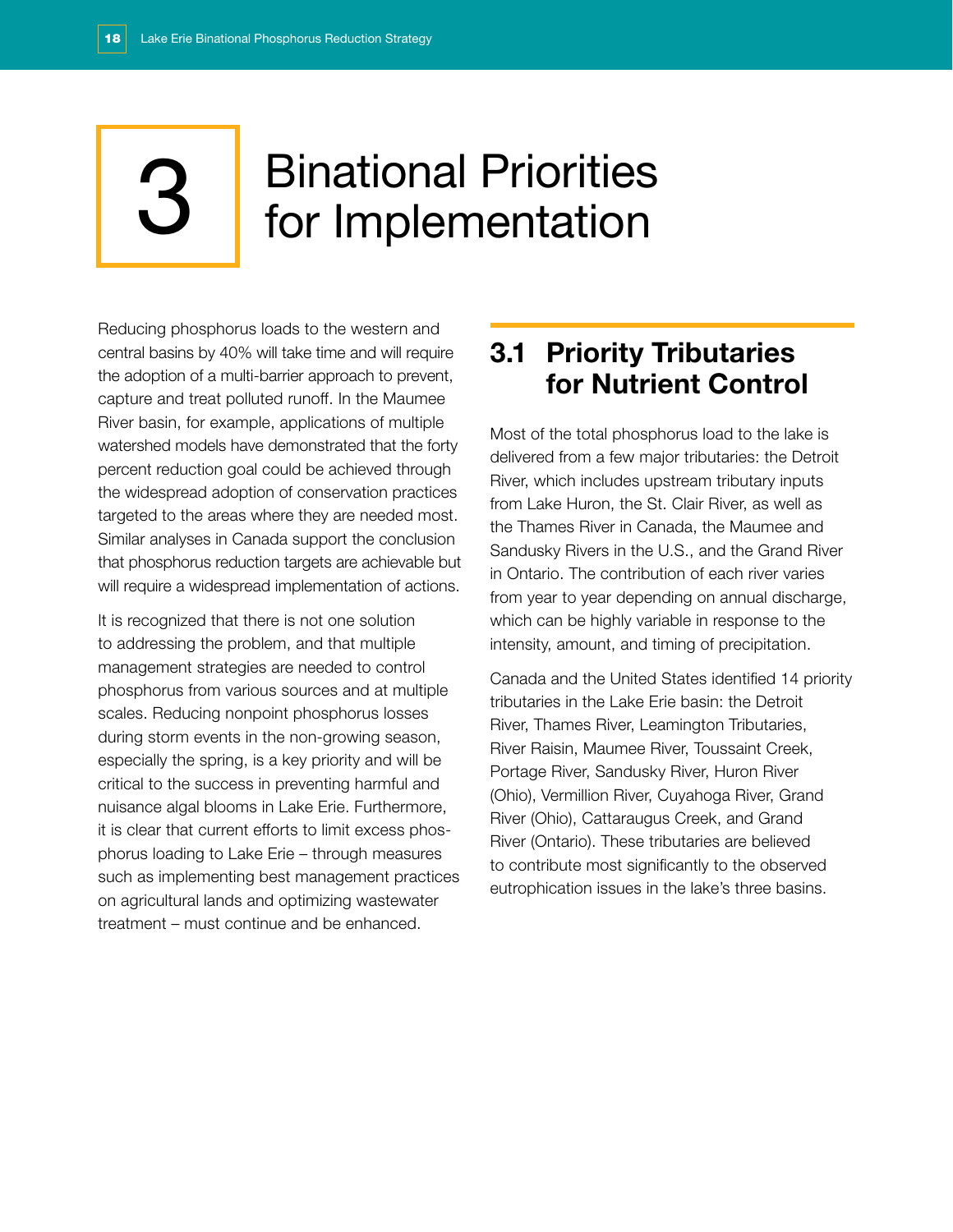

#### FIGURE 8: Average annual total phosphorus loads 2003–2013

Source: Maccoux et al, 2016.

As indicated in Figure 9 below, some tributaries contribute to both cyanobacteria growth and seasonal hypoxia and therefore reductions in annual TP, spring TP and SRP are required. The loading from the Detroit River, on the other hand, contributes to central basin hypoxia, but not to western basin cyanobacteria, so only reductions

in the total annual TP load are required. Two tributaries in the eastern basin – the Grand River in Ontario and Cattaraugus Creek in New York – were selected for further study to determine their potential contribution to nuisance *Cladophora* growth. Phosphorus reduction targets have not yet been determined for these tributaries.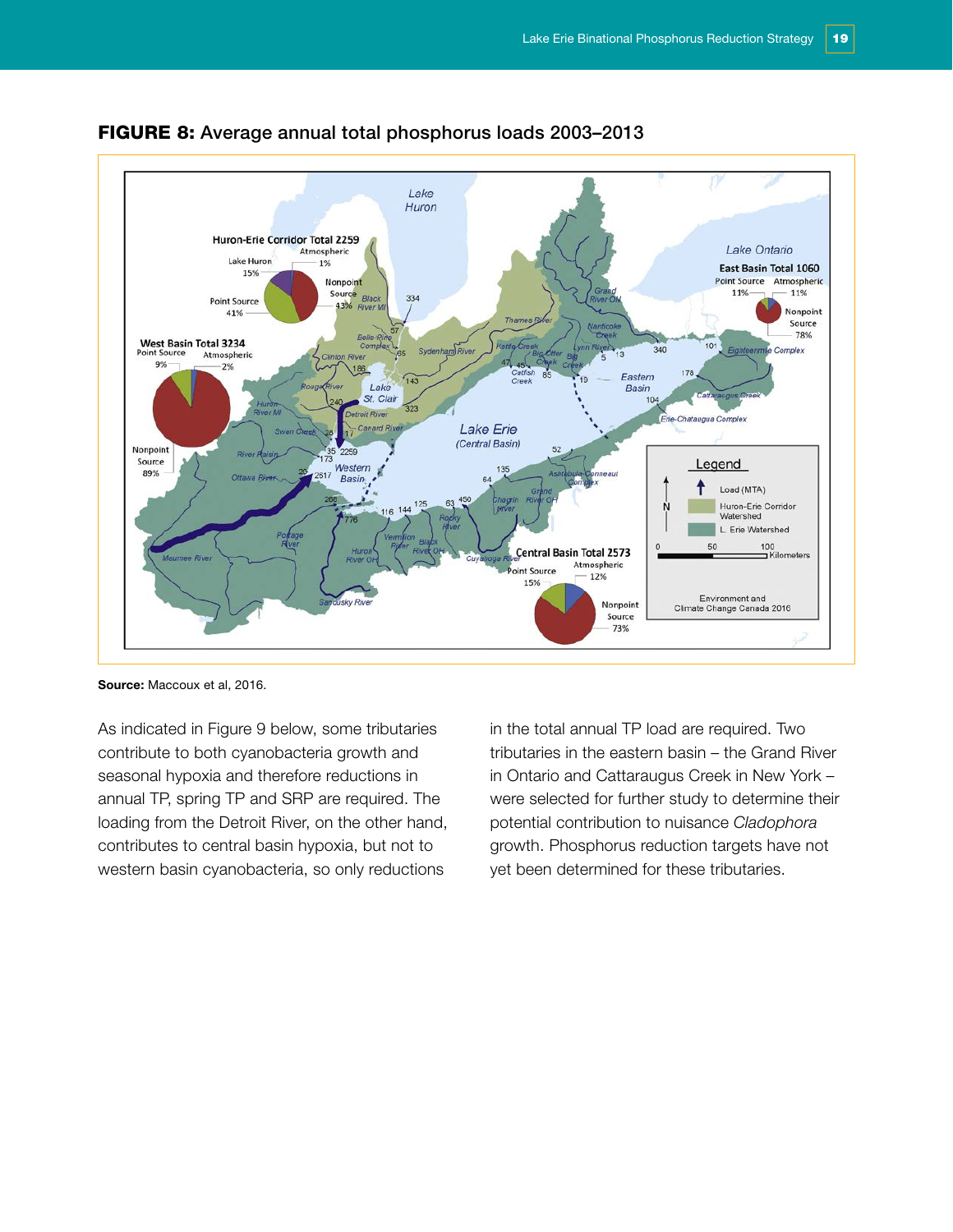## FIGURE 9: Lake Erie Priority Tributaries for Nutrient Control

#### **TRIBUTARY**

#### **EUTROPHICATION INDICATOR**

|                         | Cyanobacteria: 40%<br><b>Spring P Reduction</b> |              | <b>Central Basin Hypoxia:</b><br>40% Annual P<br><b>Reduction</b> | <b>Eastern Basin</b><br>Cladophora:                                      |
|-------------------------|-------------------------------------------------|--------------|-------------------------------------------------------------------|--------------------------------------------------------------------------|
|                         | Western<br>Basin<br>Open-water                  | Nearshore    |                                                                   | *insufficient science to<br>establish P reduction<br>target at this time |
| <b>Detroit River</b>    |                                                 |              | $\mathsf{X}$                                                      |                                                                          |
| <b>Thames River</b>     |                                                 | $\mathsf{X}$ | X                                                                 |                                                                          |
| Leamington Tributaries  |                                                 | X            | $\boldsymbol{\mathsf{X}}$                                         |                                                                          |
| <b>River Raisin</b>     |                                                 | $\mathsf{X}$ | $\boldsymbol{\mathsf{X}}$                                         |                                                                          |
| Maumee River            | X                                               | X            | X                                                                 |                                                                          |
| Portage River           |                                                 | $\mathsf{X}$ | X                                                                 |                                                                          |
| <b>Toussaint Creek</b>  |                                                 | $\mathsf{X}$ |                                                                   |                                                                          |
| Sandusky River          |                                                 | X            | $\mathsf{X}$                                                      |                                                                          |
| Huron River (Ohio)      |                                                 | X            | $\boldsymbol{\mathsf{X}}$                                         |                                                                          |
| <b>Vermillion River</b> |                                                 |              | $\mathsf{X}$                                                      |                                                                          |
| Cuyahoga River          |                                                 |              | X                                                                 |                                                                          |
| Grand River (Ohio)      |                                                 |              | $\boldsymbol{\mathsf{X}}$                                         |                                                                          |
| Grand River (Ontario)*  |                                                 |              |                                                                   | $\mathsf{X}$                                                             |
| Cattaragus Creek*       |                                                 |              |                                                                   | $\boldsymbol{\mathsf{X}}$                                                |

\* While targets for Eastern Basin *Cladophora* have not been established to date, the Grand River, Ontario and *Cattaragus* Creek have been identified as priority watersheds.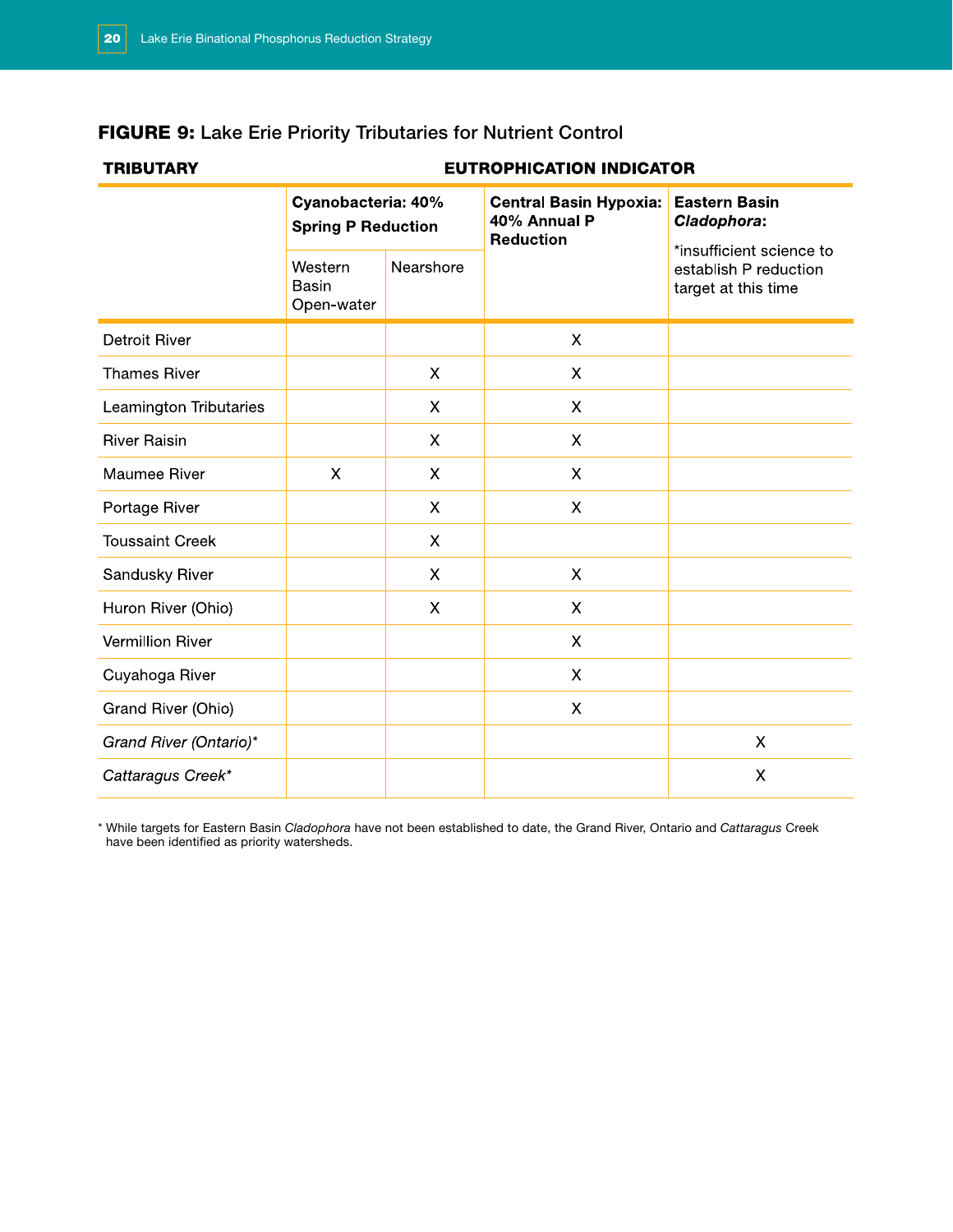## <span id="page-22-0"></span>3.2 Binational Strategies to Support Domestic Actions

In 2018, the United States and Canada released domestic action plans (DAP) that outline strategies and actions for meeting the new phosphorus load reduction targets. The DAPs can be accessed here: https://binational.net/2018/03/07/daplanphosredin [lakeerie. The plans describe the specific measures](https://binational.net/2018/03/07/daplanphosredinlakeerie)  each jurisdiction is implementing in collaboration with its partners to achieve binational phosphorus reduction targets for Lake Erie and, ultimately, to curb the growth of excess algae that threaten the ecosystem and human health.

Canada and the United States are working with the province of Ontario and Lake Erie States, Tribes, First Nations, and other stakeholders to implement the domestic action plans. These plans identify the actions required to meet the agreed upon phosphorus load reduction targets.

- Canada-Ontario: https://www.canada.ca/en/ environment-climate-change/news/2018/02/ [the\\_governments\\_ofcanadaandontariorelease](https://www.canada.ca/en/environment-climate-change/news/2018/02/the_governments_ofcanadaandontarioreleaseactionplantoreduceharmf.html) actionplantoreduceharmf.html
- [United States: https://www.epa.gov/glwqa/](https://www.epa.gov/glwqa/us-action-plan-lake-erie) us-action-plan-lake-erie
- [Ohio: http://lakeerie.ohio.gov/LakeEriePlanning/](http://lakeerie.ohio.gov/LakeEriePlanning/OhioDomesticActionPlan2018.aspx) OhioDomesticActionPlan2018.aspx
- [Michigan: http://www.michigan.gov/](http://www.michigan.gov/deqgreatlakes) deqgreatlakes
- Indiana: <http://www.in.gov/isda/3432.htm>
- Pennsylvania: http://www.dep.pa.gov/ Business/Water/Compacts%20and%20 [Commissions/Great%20Lakes%20Program/](http://www.dep.pa.gov/Business/Water/Compacts%20and%20Commissions/Great%20Lakes%20Program/Pages/default.aspx%20) Pages/default.aspx

There are currently no nutrient reduction targets for the eastern basin of Lake Erie. However, New York State is participating in the United States Domestic Action Plan, and is committed to the development of a Lake Erie watershed plan and tributary monitoring program that supports the broader goals of the Domestic Action Plan, lakewide nutrient loading assessments and modeling efforts under the GLWQA Nutrients Annex. The Canada-Ontario Lake Erie Action Plan contains commitments for the eastern basin of Lake Erie including specific actions for the Grand River.

Each Domestic Action Plan is unique and the categories of actions outlined below are a synthesis of what can be found in the Domestic Action Plans referenced above. Readers are encouraged to read the Plans for specifics on the strategies and actions that each jurisdiction is implementing. Not all actions are a priority in every jurisdiction.

## Strategy #1: Reduce Phosphorus Loadings from Agricultural Sources

In agriculturally dominated watersheds like the Maumee River and the Thames River basins, it is clear that adoption of agricultural management practices needs to be aggressive and widespread. New approaches are needed to increase and target the adoption of conservation and stewardship programs to maximize results. Each jurisdiction is seeking opportunities to improve the effectiveness of these programs and significantly increase the current rates of adoption.

A significant portion of the phosphorus that is contributing to the harmful and nuisance algal blooms and hypoxia in Lake Erie originates from surface and subsurface losses of commercial and organic fertilizer applied to agricultural land. Furthermore, historical applications of fertilizers are responsible for the accumulation of phosphorus in soils in some areas. The predominant sources and pathways (surface or tile) will vary in the region, depending on the land management, soil type and other factors.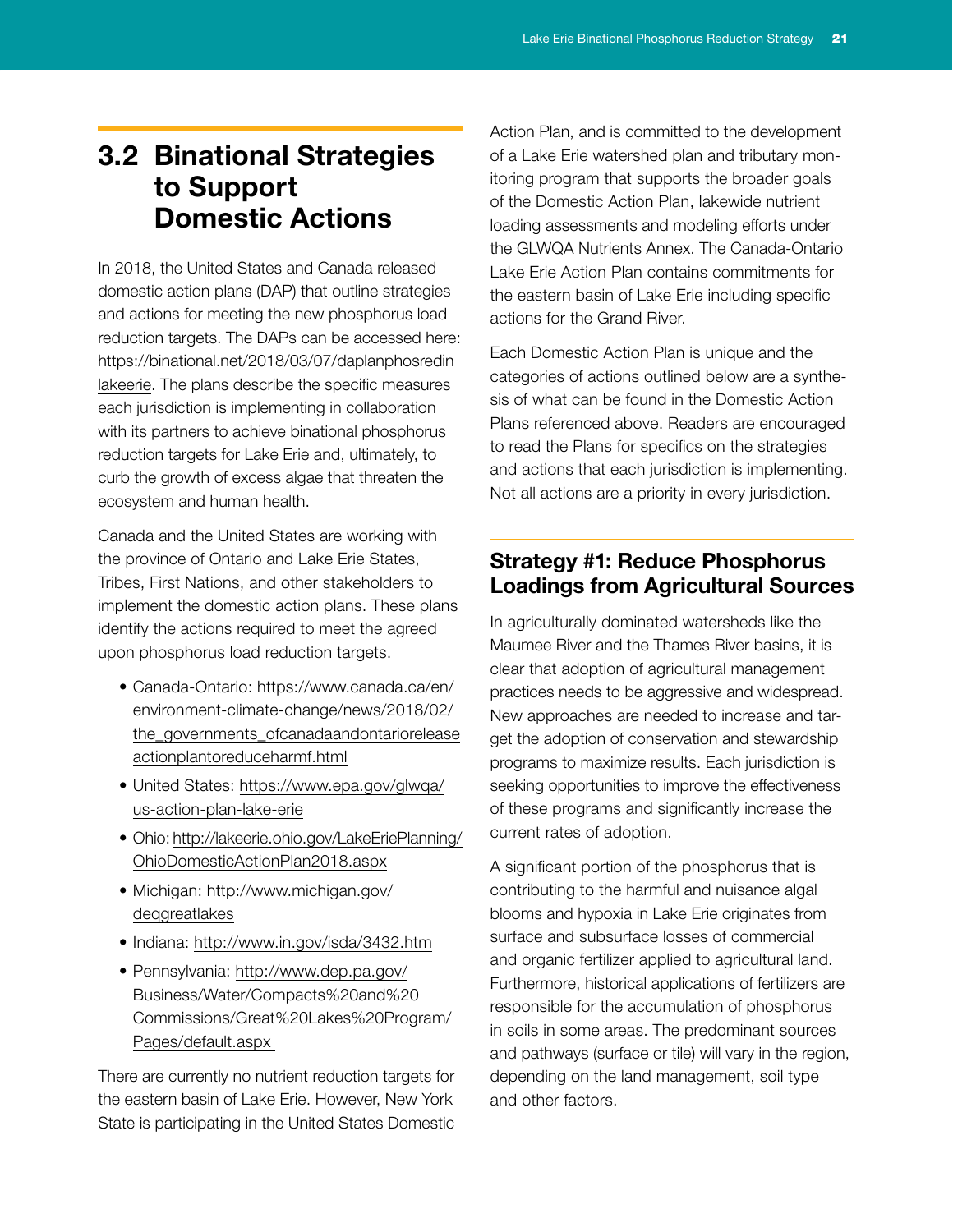<span id="page-23-0"></span>The 4R Nutrient Stewardship Certification program encourages agricultural retailers, service providers and other certified professionals to implement proven best practices through the 4Rs, which refers to using the Right Source of Nutrients at the Right Rate and Right Time in the Right Place.

#### Key actions under this strategy include:

- Continue to encourage farmers to adopt on-farm best management practices (BMPs), emphasizing a "systems approach" (combinations of management practices) to comprehensively address concerns at the farm scale.
- Adopt 4R's Nutrient Stewardship Certification or similar programs.
- Avoid nutrient applications on frozen or snow-covered ground.
- Implement and enforce fertilizer and manure application requirements where they apply.
- Prevent agricultural runoff by improving soil health and managing drainage systems to hold back or delay delivery of runoff though the use of saturated buffers, constructed wetlands or other drainage water management techniques.
- Reduce the impact of discharges from greenhouses on Lake Erie.

## Strategy #2: Reduce Phosphorus Loadings from Municipal Sources

Cities, towns and villages contribute phosphorus from wastewater treatment plant discharges and stormwater runoff. Over the past 40 years, significant efforts have been made to reduce phosphorus loadings from wastewater treatment facilities, however further reductions from wastewater treatments plants are necessary.

Most wastewater treatment facilities in the basin are currently permitted to discharge 1.0 mg/L of total phosphorus. However, many are actually discharging at lower rates and others present opportunities to further reduce discharges even in the absence of significant investments in new treatment technologies or infrastructure. Actions to characterize and reduce phosphorus loads from other municipal sources will also be required.

#### Key actions under this strategy include:

- Optimize wastewater infrastructure.
- Encourage investments in green infrastructure and low impact development.
- Identify and correct failing home sewage treatment systems.
- Investigate water quality trading as a potential tool for managing phosphorus.

Ontario, Ohio, Indiana and Michigan have strategically reduced discharges from their highest loading wastewater treatment facilities using various methods described in their DAPs. In southeast Michigan, the Great Lakes Water Authority, largely through optimization methods has reduced phosphorus loads from the Detroit River by roughly 400 metric tons per year from the baseline 2008 level. By 2020, Ontario plans to establish a 0.5 mg/l total phosphorus legal effluent limit in Environmental Compliance Approvals for all wastewater treatment plants in the Lake Erie basin over 1 million gallons per day (3.78 million litres per day).

## Strategy #3: Support Watershed Based Planning and Restoration Efforts

Implementation of actions to reduce phosphorus loading to the Lake occurs at multiple scales. Local watershed planning is the building block for these efforts and has cumulative impacts on the Lake.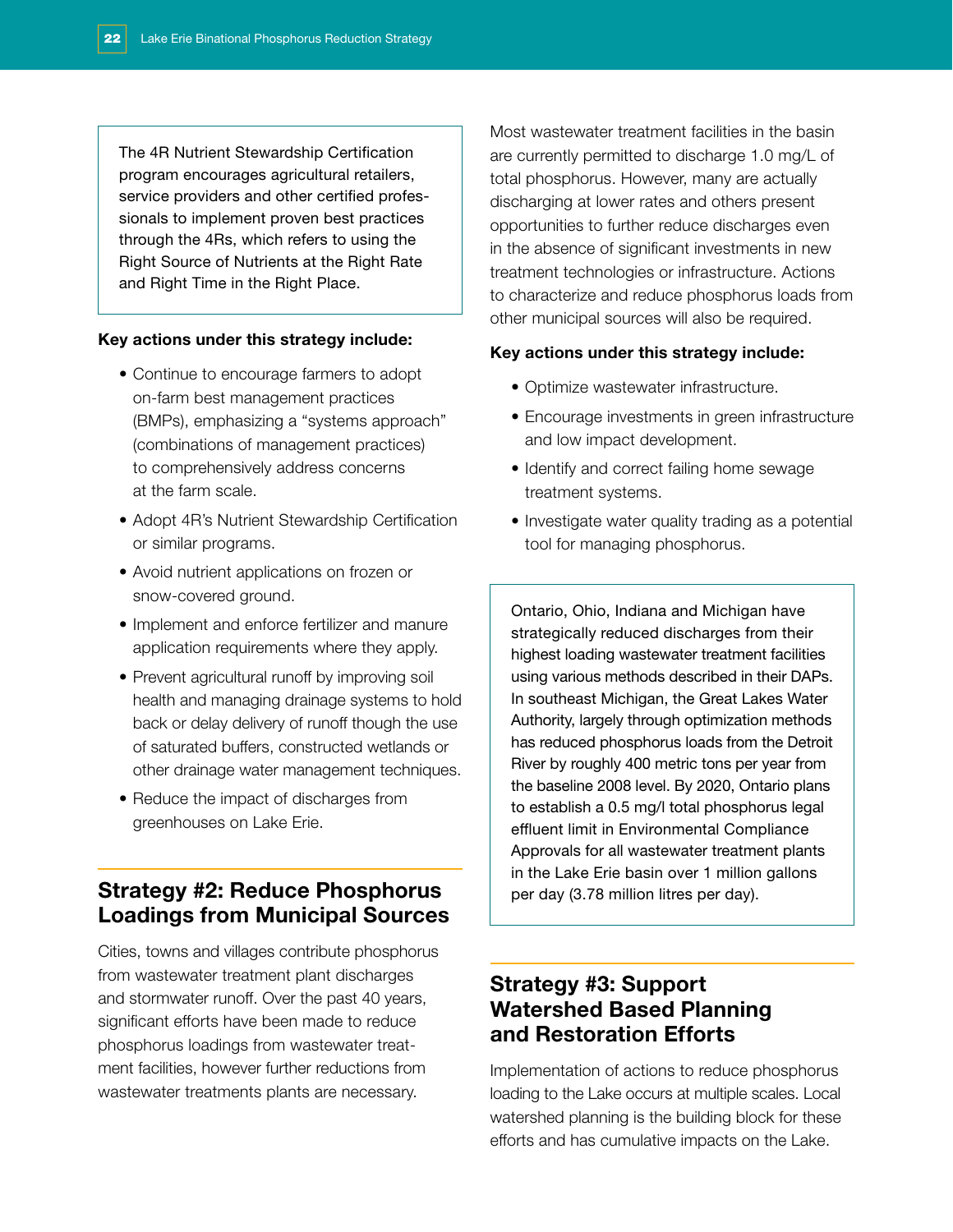<span id="page-24-0"></span>Watershed management plans are being developed to protect and restore water resources within the watershed, including implementing actions that will reduce nutrient loadings to the lake. Jurisdictions are seeking opportunities to enhance or refine local watershed plans to meet the phosphorus reduction goals for the Lake. Watershed managers are seeking opportunities to leverage funding, utilize non-traditional funding sources, and consider innovative approaches to maximize phosphorus reductions.

Using local watershed plans (where available) as the starting point, implementation efforts are prioritized to critical sources and areas with a high risk of phosphorus loss. Implementation and monitoring is coordinated within these priority areas so that water quality improvements can be demonstrated.

#### Key actions under this strategy include:

- Develop or refine local watershed plans to meet the phosphorus reduction goals for the lake.
- Target watershed restoration efforts to areas most prone to phosphorus losses, including reducing legacy phosphorus in soils and sediments.
- Restore natural hydrology and ecological buffers to intercept nutrient runoff.

## Strategy #4: Coordinate Science, Research and Monitoring

It is important that scientists from across the basin collaborate to assess conditions, identify science gaps and identify the research needed to fill those gaps. A top binational priority is to conduct the necessary research, monitoring and modeling to assess the effectiveness of phosphorus reduction actions on improving algae and hypoxia conditions in Lake Erie, and to track progress towards the

achievement of the phosphorus reduction targets and Lake Ecosystem Objectives. Furthermore, research and monitoring of nuisance benthic algae (*Cladophora*) must be coordinated to support the development of phosphorus reduction targets in eastern Lake Erie.

#### Key actions under this strategy include:

- Enhance in-lake monitoring of algae and hypoxic conditions and conduct research on the factors contributing to these conditions.
- Improve monitoring of phosphorus loads in tributaries and watersheds.
- Invest in research and demonstration initiatives to improve knowledge and understanding of the effectiveness of BMPs, particularly BMPs to control soluble reactive phosphorus.
- Conduct research on factors driving toxicity in harmful algal blooms, including the role of nitrogen.
- Apply ecosystem models to improve our ability to predict future ecosystem conditions.

## Strategy #5: Enhance Communication and Outreach

Successful implementation of domestic action plans requires broad support, coordination, and collaboration among agencies, academia, local government, Indigenous communities, private industry, and citizens. All source and sector groups have a role to play in contributing to our success.

#### Key actions under this strategy include:

• Engage stakeholders on local and regional scales to increase the understanding of water quality condition and management challenges, nearshore and beach health, and best management practices and policies.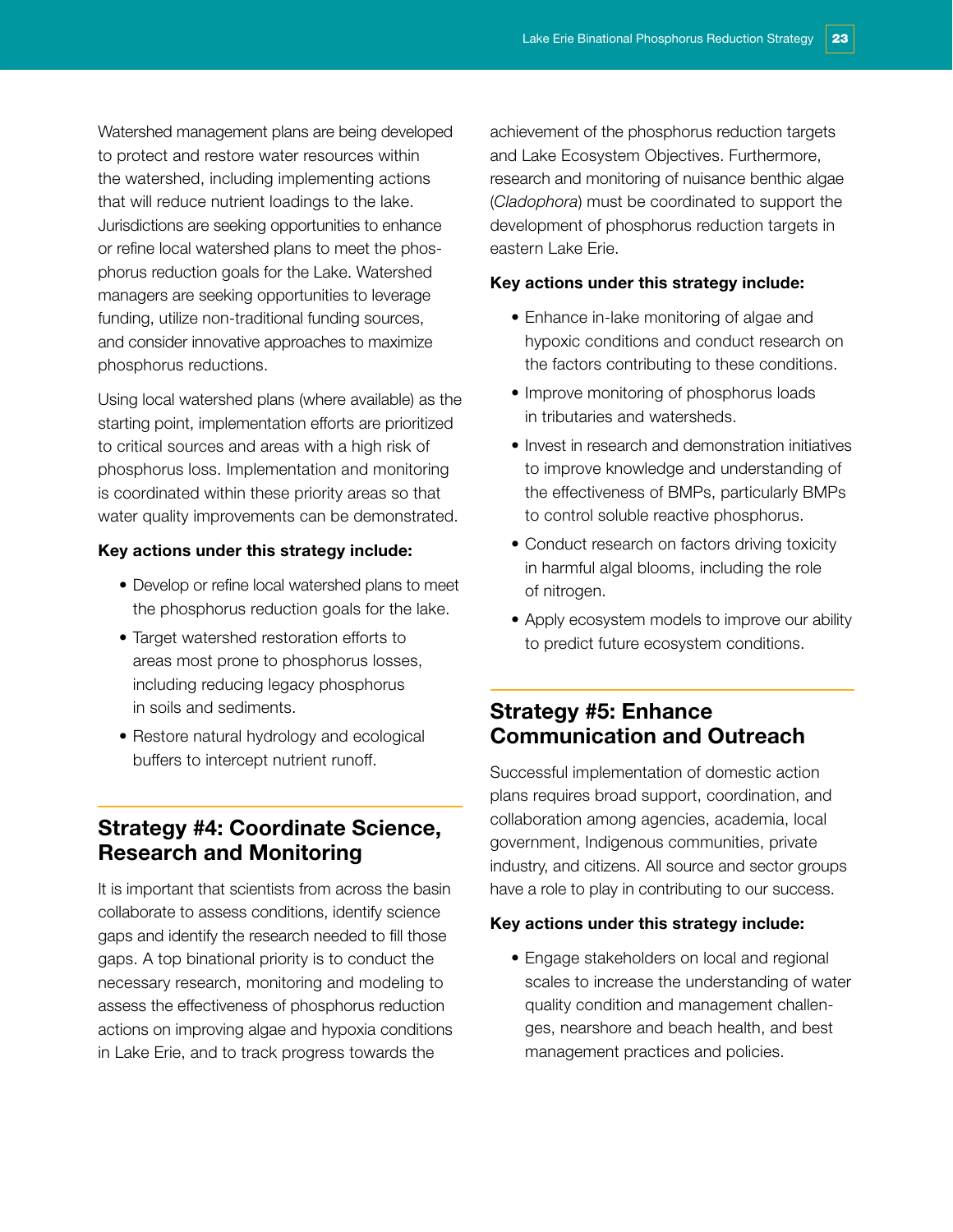# <span id="page-25-0"></span>**4** Tracking and<br>**4** Communicatin<br>towards the tr communicating progress towards the targets

The U.S. and Canada are working together to develop an adaptive management framework for tracking the progress towards the achievement of targets and LEOs.

## 4.1 Adaptive Management

The ongoing management of phosphorus loadings to Lake Erie and the actions required to control them requires a robust science program. Through the GLWQA, the U.S. and Canada (in cooperation with others) have committed to undertake the necessary research, monitoring and modeling required to establish, report on and assess phosphorus load reduction targets and allocations (apportioned by country) for the management of phosphorus and other nutrients and to improve the understanding of relevant issues associated with nutrients and excessive algal blooms in the Lake.

Canada and the U.S. are committed to developing and implementing a binational adaptive management approach that will identify the science needed to track progress in terms of achieving the phosphorus reduction targets; reducing harmful and nuisance algal blooms; and reducing the extent of hypoxia in Lake Erie. Progress will

be evaluated systematically and on a periodic basis. Recommendations to adjust phosphorus management strategies or targets will be developed if necessary. As part of this process, emerging issues and stressors will be evaluated to ensure the targets and management actions are relevant and effective in reducing eutrophication issues in Lake Erie.

Tracking and reporting seasonal and annual phosphorus loads is critical for assessing progress. Initial efforts have been focused on two immediate priorities:

- 1. Developing a coordinated monitoring strategy and network for collecting compatible tributary data to evaluate progress towards meeting the phosphorus targets; and
- 2. Developing a system to routinely and reliably track and report loads.

Each jurisdiction is committed to developing suites of performance measures to track progress on the implementation of their individual domestic action plans. As part of the adaptive management process, these actions will be regularly reviewed. In addition, each domestic action plan will be revised as necessary (at a minimum of every 5 years starting in 2023).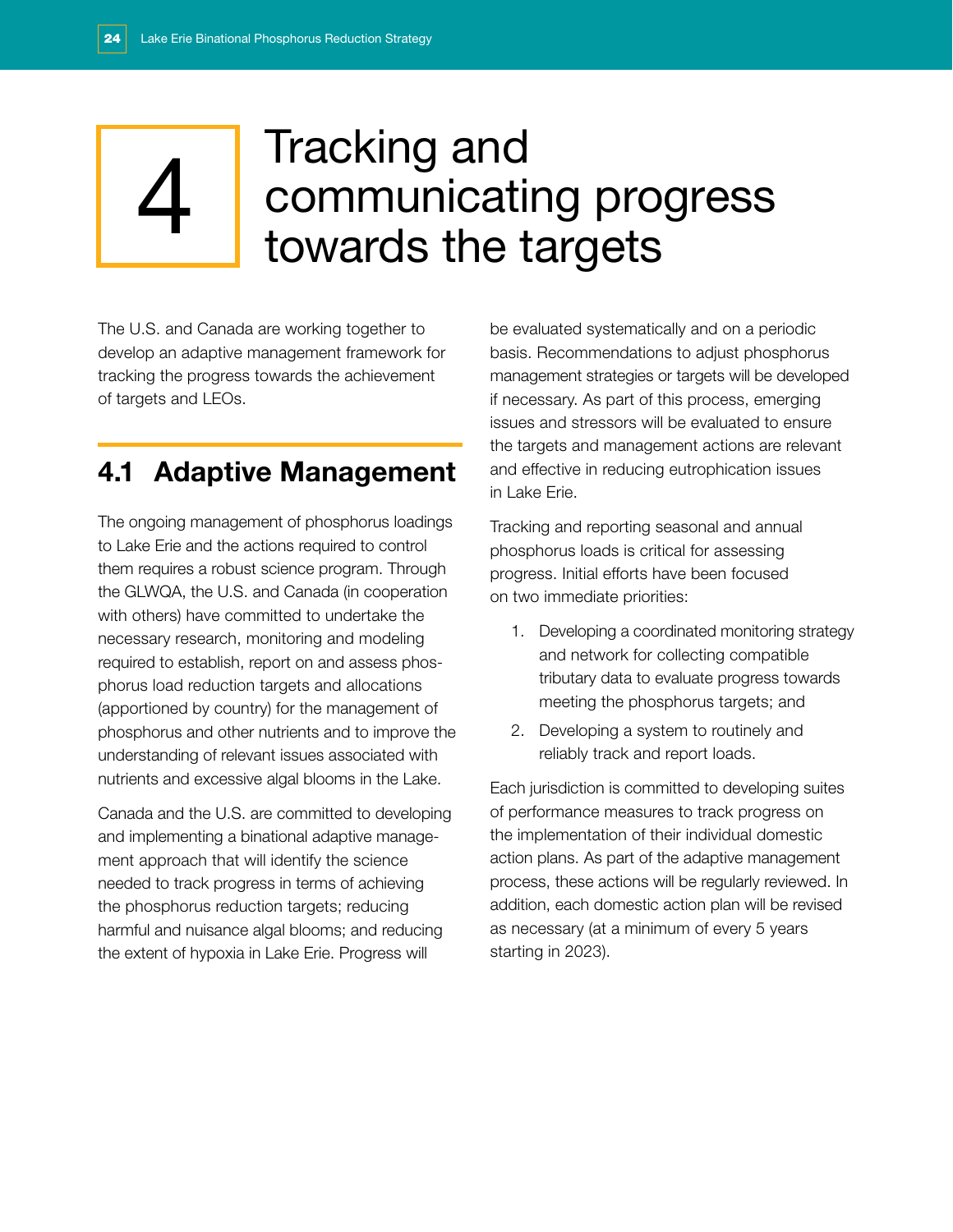## <span id="page-26-0"></span>4.2 Reporting

Canada and the U.S. are committed to report on progress every three years through the Progress Report of the Parties. Each report will contain an assessment of the Lake Ecosystem Objectives, progress on implementation of the domestic action plans and the achievement in phosphorus loadings targets and loading allocations by country. In addition, the GLWQA Nutrients Annex Subcommittee will report on progress via binational webinars and the Lake Erie Lakewide Action and Management

Plan reports. In addition, individual jurisdictions may report their progress towards achieving targets through various means such as updates on agency websites, and the ErieStat pilot program [\(www.eriestat.org\)](http://www.eriestat.org). The table below presents a summary of public reporting where information on algal blooms, hypoxia, and phosphorus loadings can be found. For the latest information, visit [https://binational.net/.](https://binational.net/)

| <b>TABLE 3:</b> Lake Erie Nutrients - Summary of Public Reporting |  |  |
|-------------------------------------------------------------------|--|--|
|-------------------------------------------------------------------|--|--|

| Annual or seasonal | Lake Erie Lakewide Management Annual Report                     |  |
|--------------------|-----------------------------------------------------------------|--|
|                    | Great Lakes Executive Committee semi-annual meetings            |  |
|                    | Nutrients Annex Annual Webinar                                  |  |
|                    | ErieStat                                                        |  |
|                    | Factsheets and other watershed or jurisdiction-specific reports |  |
|                    | NOAA's Harmful Algal Bloom Forecast                             |  |
| Every 3 years      | Great Lakes Public Forum                                        |  |
|                    | Progress Report of the Parties                                  |  |
|                    | State of Great Lakes Indicators Report                          |  |
| Every 5 Years      | Domestic Action Plan Updates                                    |  |
|                    | Canada/US Binational Nutrient Strategy                          |  |
|                    | Lake Erie Lakewide Action and Management Plan                   |  |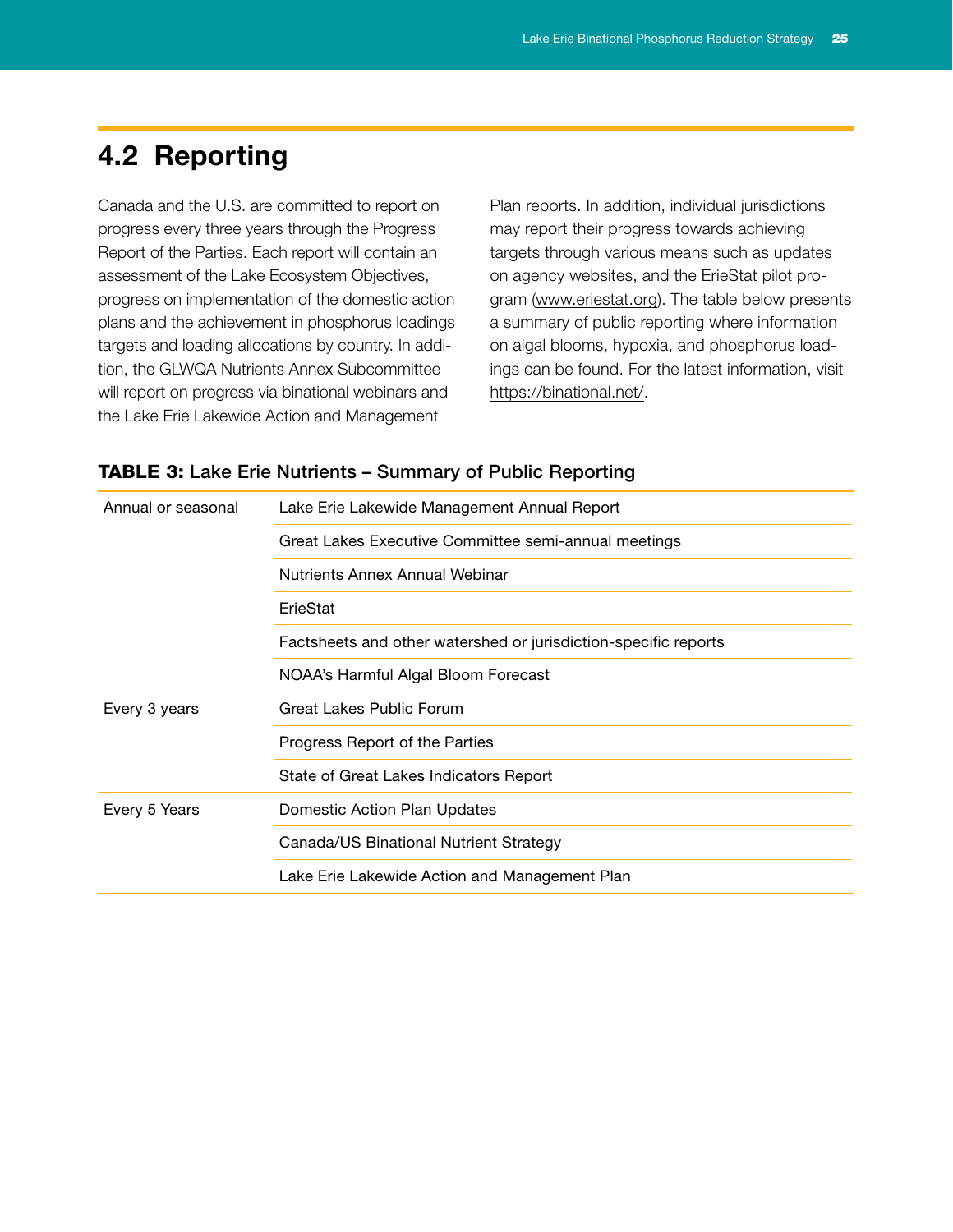## <span id="page-27-0"></span>4.3 Expected Outcomes

In summary, the targets would achieve the following outcomes for Lake Erie:

- A 40% reduction in spring loads (TP and **SRP) from the Maumee River** – This target will significantly reduce the risk of harmful algal blooms in the western basin by limiting cyanobacteria biomass to "mild" levels (for example, similar to the levels observed in 2012), in most years. Blooms may still occur, but will be drastically reduced in spatial extent and biomass density. Significant blooms may still occur occasionally in extremely wet years.
- A 40% reduction in spring phosphorus loads for the nearshore priority tributaries – This target would limit cyanobacterial growth in nearshore areas (see map/list).
- Reducing the annual total phosphorus (TP) load to the central basin to 6,000 MT – This target would raise the average summer hypolimnetic dissolved oxygen concentration to 2.0 mg/L or higher. This is the threshold for hypoxia and should result in improvements to the central basin bottom habitat by reducing the release of previously sequestered phosphorus from anoxic bottom sediments.

In addition, the reductions needed to address harmful algal blooms and hypoxia in the western and central basins are expected to lower the open lake phosphorus concentrations in the eastern basin, helping to address *Cladophora* issues there.

It is difficult to predict when the expected outcomes in the Lake will be achieved. The short residence time (2.7 years) and the fact that algal blooms in Lake Erie dissipated in response to phosphorus reductions in the 1980s, indicates that the lake should respond quickly to phosphorus reductions, once implemented. The drought conditions of 2012, which were associated with a small bloom, provided a 'natural experiment', which showed that the lake could respond very quickly to reductions in tributary phosphorus loads. However, given the magnitude of the problem and inherent challenges in controlling non-point source runoff and accounting for impacts of climate change, invasive dreissenid mussels, and sediment-bound legacy phosphorus, there will likely be a significant period of time before the benefits of our implementation efforts are measurable at a regional scale.

## 4.4 Conclusion

Significant actions are needed to reduce nutrient loads from agriculture, urban, suburban, and rural non-farm areas of the Lake Erie watershed. All partners need to work together to seek long term solutions for phosphorus control that are impactful and cost effective. Partnerships with the agricultural and municipal sectors, watershed and non-government organizations, Indigenous communities and the general public are essential to achieving the goals of this Strategy. Governments cannot do this alone – addressing the issue in its myriad of forms will require sustained action, by many partners, on both sides of the border.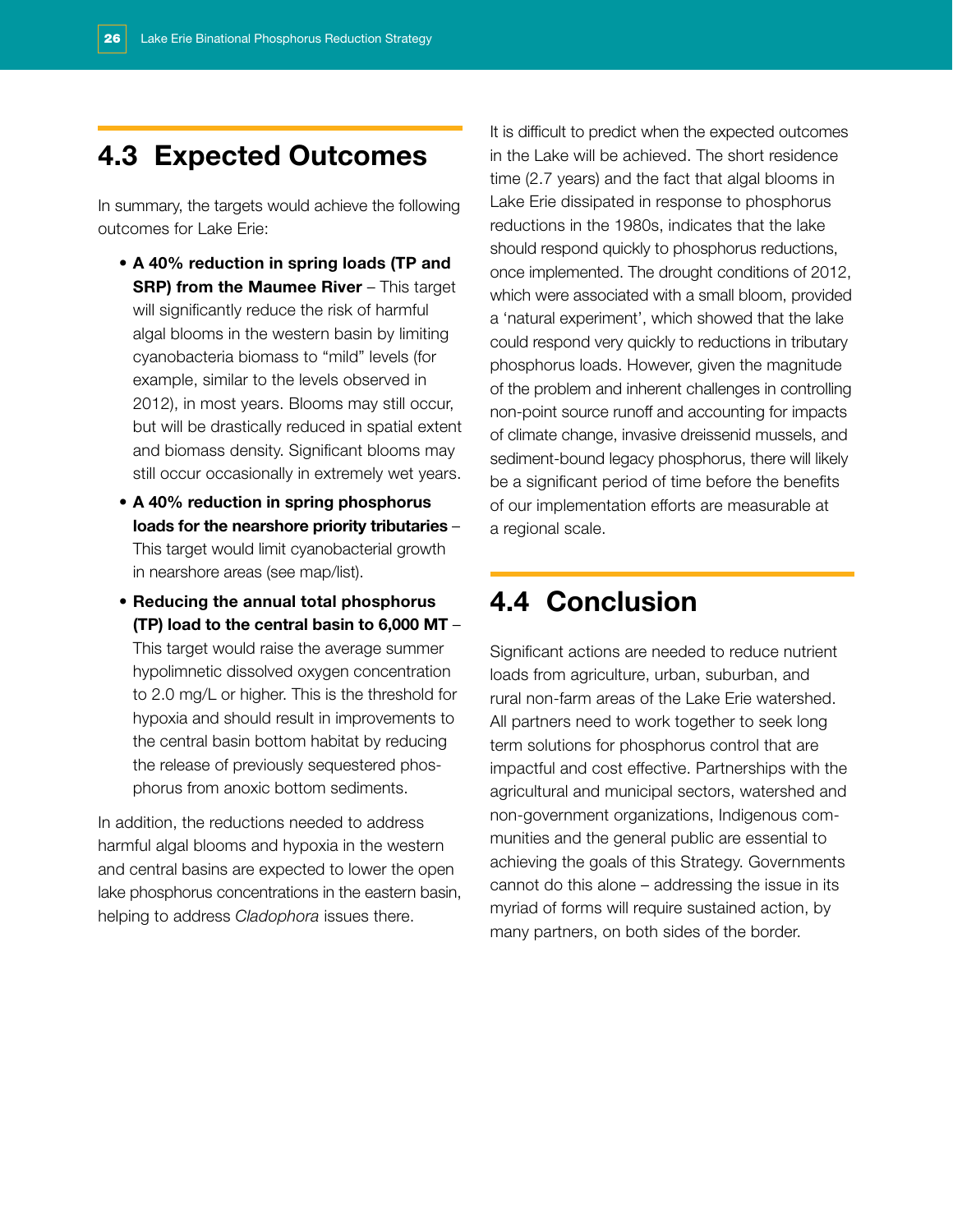# <span id="page-28-0"></span>**Glossary**

| <b>Adaptive management</b>                     | An iterative process through which management objectives, approaches and<br>policies can be adjusted over time for continuous improvement based on<br>monitoring, performance measures, and evolving science and information.                                                                                                                                         |
|------------------------------------------------|-----------------------------------------------------------------------------------------------------------------------------------------------------------------------------------------------------------------------------------------------------------------------------------------------------------------------------------------------------------------------|
| Anoxia                                         | An area with complete absence of oxygen.                                                                                                                                                                                                                                                                                                                              |
| <b>Bioavailable</b>                            | Readily assimilated by plants and algae and used for growth.                                                                                                                                                                                                                                                                                                          |
| <b>Biomass</b>                                 | The total mass of organisms in a given area or volume.                                                                                                                                                                                                                                                                                                                |
| <b>Best/beneficial</b><br>management practices | Proven, practical and affordable approaches to conserving or protecting soil,<br>water and other natural resources in urban and rural areas.                                                                                                                                                                                                                          |
| Cladophora                                     | An attached algae species that can cause dense mats in standing water, clogging<br>intake pipes as well as fouling shorelines and fishing equipment. Cladophora<br>is the primary cause of nuisance algal blooms in Lake Erie's eastern basin.                                                                                                                        |
| <b>Concentration</b>                           | The mass of a substance present in a given volume of water expressed in<br>units such as milligrams per litre.                                                                                                                                                                                                                                                        |
| Cyanobacteria                                  | Also called blue-green algae, a type of bacteria that undergoes photosynthesis<br>and thus can be influenced by excessive phosphorus concentrations. An<br>example is Microcystis. Cyanobacteria can produce toxic substances -<br>called cyanotoxins - with the potential to harm humans and other organisms.                                                        |
| <b>Cyanotoxins</b>                             | Toxic biological compounds produced by cyanobacteria such as Microcystis,<br>which produce the toxin microcystin. Cyanotoxins have potentially significant<br>human health consequences if ingested or through skin exposure and may<br>also be toxic to other organisms.                                                                                             |
| <b>Dissolved phosphorus</b>                    | See soluble reactive phosphorus.                                                                                                                                                                                                                                                                                                                                      |
| <b>Dreissenid mussels</b>                      | A collective term used for zebra and quagga mussels, which are non-native,<br>invasive species in the Great Lakes basin.                                                                                                                                                                                                                                              |
| <b>Effluent</b>                                | Discharge from municipal or industrial wastewater treatment plants<br>following treatment.                                                                                                                                                                                                                                                                            |
| <b>Epilimnion</b>                              | The oxygen-rich upper layer of water in a stratified lake; see stratification.                                                                                                                                                                                                                                                                                        |
| <b>Eutrophication</b>                          | Excess nutrient enrichment causing nuisance and harmful algal blooms that in<br>turn can cause low dissolved oxygen levels and associated fish kills.                                                                                                                                                                                                                 |
| <b>Green infrastructure</b>                    | Natural and human-made elements that provide ecological and hydrological<br>functions and processes. Green infrastructure can include components such<br>as natural heritage features and systems, parklands, stormwater management<br>systems, street trees, urban forests, natural channels, engineered wetlands,<br>bioswales, permeable surfaces and green roofs. |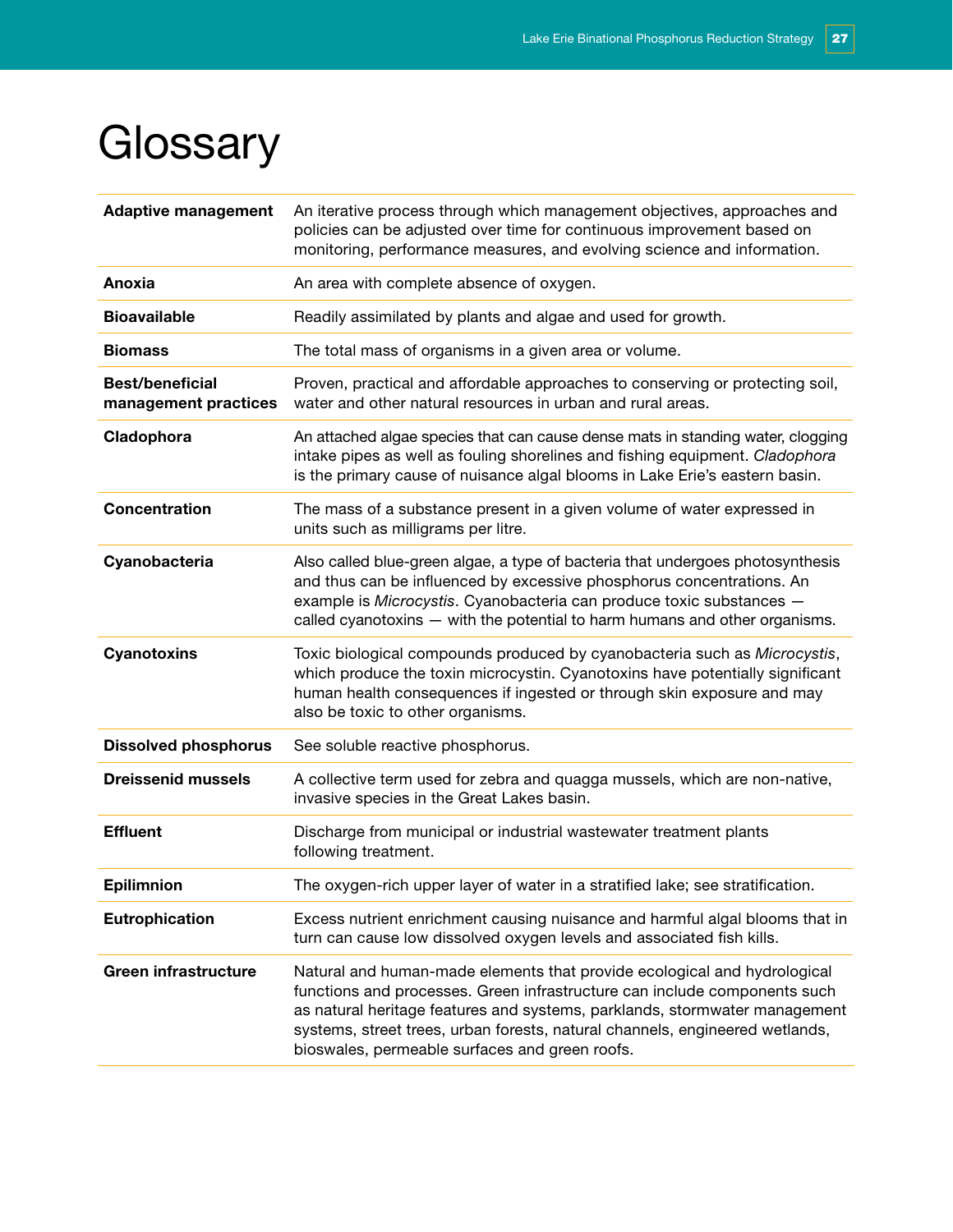| <b>Harmful algal blooms</b>                          | See cyanobacteria.                                                                                                                                                                                                                                                                                                                                                                      |
|------------------------------------------------------|-----------------------------------------------------------------------------------------------------------------------------------------------------------------------------------------------------------------------------------------------------------------------------------------------------------------------------------------------------------------------------------------|
| <b>Huron-Erie corridor</b>                           | The flows from Lake Huron through the St. Clair River, Lake St. Clair and the<br>Detroit River. Flows from the Huron-Erie corridor discharge into Lake Erie's<br>western basin.                                                                                                                                                                                                         |
| Hypolimnion                                          | The bottom layer of water in a stratified lake. In the summer, the hypolimnion<br>is colder than surface waters. In the winter, surface waters are frozen or<br>close to freezing, while the hypolimnion is somewhat warmer - typically a<br>few degrees above freezing. The hypolimnion can experience low levels of<br>dissolved oxygen under certain conditions; see stratification. |
| <b>Hypoxia</b>                                       | An area with low levels of oxygen. Late summer hypoxia $-$ the reduction of<br>oxygen to less than two parts per million - occurs naturally in Lake Erie's<br>central basin due to the stratification of layers by temperature, with the<br>warmer layers on top.                                                                                                                       |
| <b>Lakewide Action and</b><br><b>Management Plan</b> | Established under the Canada–U.S. Great Lakes Water Quality Agreement,<br>2012, these are lake-specific binational action plans for restoring and<br>protecting Great Lakes ecosystems.                                                                                                                                                                                                 |
| Load                                                 | The total mass of a substance delivered to a water body over time expressed<br>in units of mass per unit time, such as tonnes per year. Load is the product of<br>concentration (mass per unit volume) and flow rate (water volume per unit time).                                                                                                                                      |
| <b>Mesotrophic</b>                                   | Body of water with a moderate level of biological productivity and moderate<br>concentrations of phosphorus and/or other nutrients.                                                                                                                                                                                                                                                     |
| <b>Microcystis</b>                                   | A genus of cyanobacteria, known to produce the toxin microcystin.                                                                                                                                                                                                                                                                                                                       |
| <b>Microcystin</b>                                   | Toxins produced by cyanobacteria.                                                                                                                                                                                                                                                                                                                                                       |
| <b>Non-point source</b>                              | Sources of pollution that are many and diffuse, in contrast to point source<br>pollution, which results from a single source. Non-point source pollution<br>generally results from land runoff, precipitation, atmospheric deposition,<br>drainage, seepage or hydrological modification where tracing the pollution<br>back to a single source is difficult.                           |
| Nuisance algal blooms                                | Blooms of algae such as Cladophora that can cause fish kills (see eutrophication),<br>degrade fish and wildlife habitat, clog water intake pipes, and foul shorelines<br>and fishing equipment but which do not produce toxins.                                                                                                                                                         |
| <b>Nutrient cycling</b>                              | The natural movement and transformation of nutrients such as phosphorus<br>through soil, water and air, and in different chemical forms.                                                                                                                                                                                                                                                |
| Oligotrophic                                         | A body of water with a low level of biological productivity and low levels<br>of phosphorus and/or other nutrients.                                                                                                                                                                                                                                                                     |
| <b>Point source</b>                                  | Sources of pollution that enter a water body through a pipe or similar outlet,<br>such as a municipal or industrial wastewater treatment plant discharge. Point<br>sources have usually undergone some level of treatment before discharge;<br>an exception is most combined sewer overflows.                                                                                           |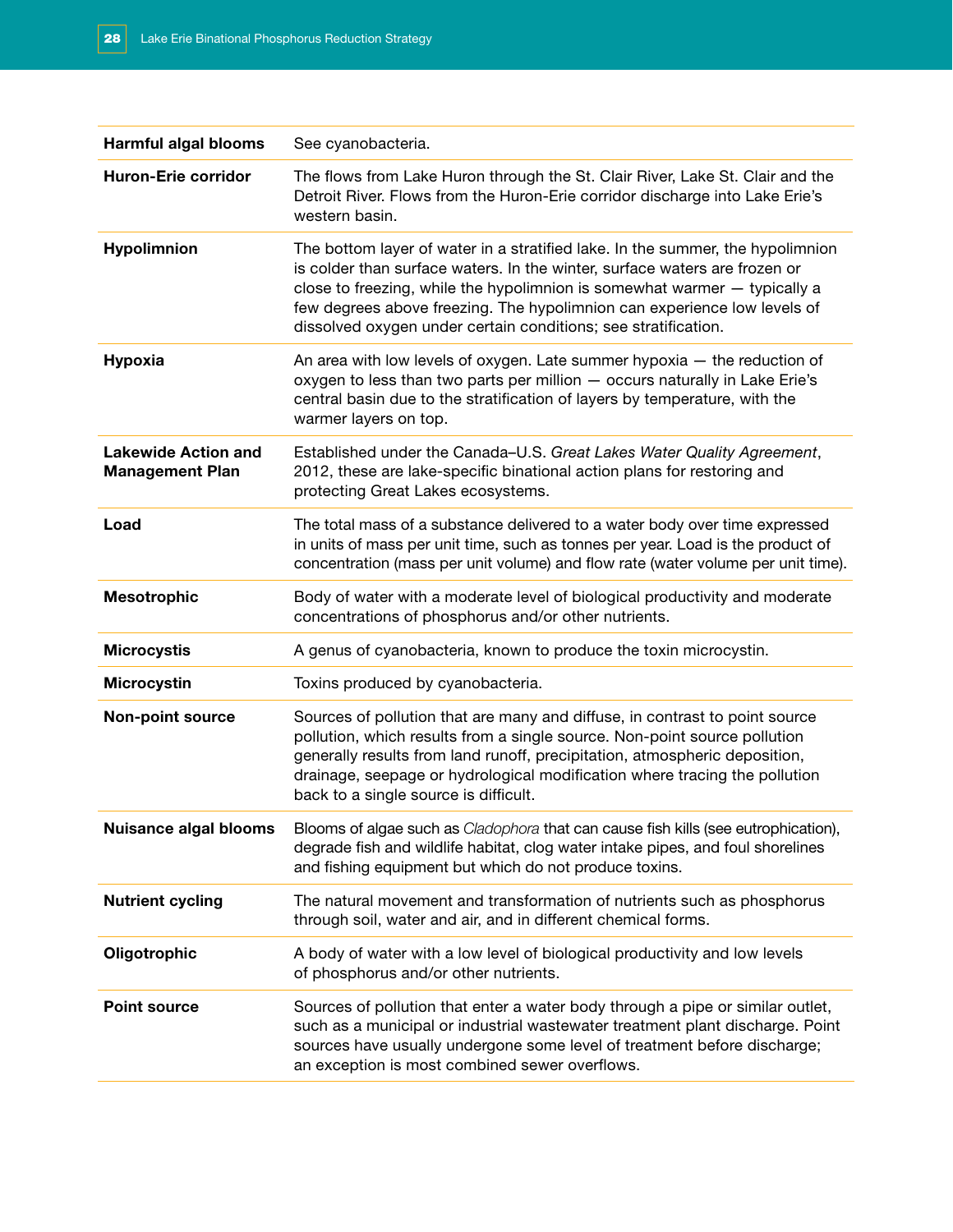| <b>Riparian zone</b>           | The area of land adjacent to tributaries and the lake where vegetation may<br>be influenced by flooding or elevated water tables. A healthy riparian zone<br>provides habitat for a variety of aquatic and terrestrial species. Its complex<br>vegetative structure protects against erosion and can control the runoff<br>of sediment, phosphorus and other pollutants, reducing impacts on water<br>quality under certain conditions.      |
|--------------------------------|----------------------------------------------------------------------------------------------------------------------------------------------------------------------------------------------------------------------------------------------------------------------------------------------------------------------------------------------------------------------------------------------------------------------------------------------|
| <b>Runoff</b>                  | The flow of water that occurs when excess stormwater, meltwater or other<br>sources flow over the Earth's surface. This might occur because soil is<br>saturated to full capacity, rain arrives more quickly than soil can absorb it or<br>impervious areas send their runoff to surrounding soil that cannot absorb all<br>of it. Surface runoff is a major component of the water cycle and the primary<br>agent in soil erosion by water. |
| Soluble reactive<br>phosphorus | Phosphorus in dissolved form. The term "reactive" refers to the reaction<br>of phosphorus with a colour agent during the analysis of phosphate<br>concentrations in a laboratory.                                                                                                                                                                                                                                                            |
| <b>Stormwater</b>              | Water that originates during precipitation events and snow or ice melt.<br>Stormwater can soak into the soil, be held on the surface and evaporate,<br>or run off and end up in nearby streams, rivers and other water bodies.                                                                                                                                                                                                               |
| <b>Total phosphorus</b>        | The combined total of dissolved and particulate phosphorus in a body of water.                                                                                                                                                                                                                                                                                                                                                               |
| Wetlands                       | Lands that are seasonally or permanently covered by shallow water, as well<br>as lands where the water table is close to or at the surface. In either case, the<br>presence of abundant water has caused the formation of hydric soils and has<br>favoured the dominance of either hydrophytic plants or water-tolerant plants.<br>The four major types of wetlands are swamps, marshes, bogs and fens.                                      |